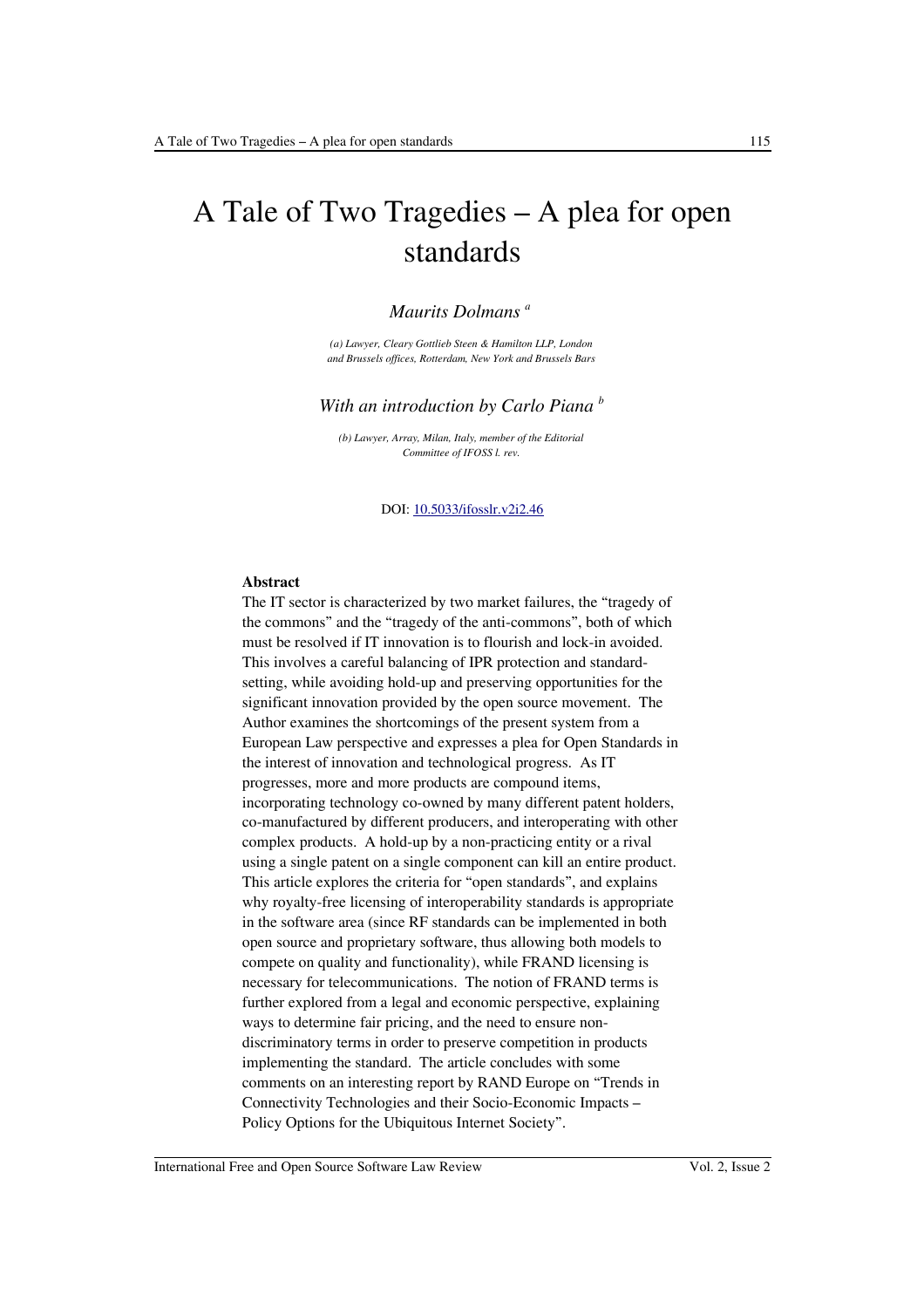#### **Keywords**

Law; Information Technology; telecommunications, Interoperability; Open Standards, Standard Setting, FRAND, RAND; Patents, hold-up.

#### **Info**

This item is part of the **[Articles](http://www.ifosslr.org/ifosslr/about/editorialPolicies#sectionPolicies)** section of IFOSS L. Rev. For more information, please consult the relevant section policies statement. This article has been independently peer-reviewed.

## **Introduction By Carlo Piana**

The article provides a very good explanation of why the interconnection between standardization and patents need a serious overhaul in order to address the concerns of competition failure in both the software and the general IT market, in the direction of what we call "Open Standards."

On behalf of the Editorial Committee, I would like to profoundly thank the Review "Concurrences",<sup>[1](#page-1-0)</sup> where the article first appeared, for very kindly allowing republication of the same on our review. It is our policy to republish non-original works only in a few cases, when the relevance of the matter, the quality of the writing and of the analysis justify so; and when the first publication was on a review which has a separate readership from ours. Maurits Dolmans's article matched both requirements and brings a very valuable contribution to the discussion.

Maurits is a fine lawyer, a rigorous writer and an expert in the field. I have had the pleasure to work with him in a number of cases, first and foremost the seminal case Microsoft.<sup>[2](#page-1-1)</sup> In this writing he analyzes the interaction between standard and patents, how the current IPR policies of the standards setting organization often fall short of delivering a truly open and independent standard. Conversely, the current practices, the intertwined and interdependency of modern IT and the nature of patents create more often than not inextricable "patent thickets" which serve no other purpose than extort unjustified royalties through questionable practices, under the common name of "patent hold-up." I could not agree more.

The Author also analyzes remarkably well how – too frequently – RAND terms imply an actual discrimination against Free and Open Source Software implementations. Again, this is consistent with my experience, especially as a lawyer assisting clients in technology transfer agreements, mainly in the multimedia field.

Maurits adopts a position that clearly favors Open Standard without any ideological bias. He has a background that is very different from mine and those who are most likely to write on this Review. He finds for the case of Open Standards on a purely legal and technical point of view, out of a long and intensive experience on what RAND means in practical terms. Not ideology, indeed, but only simple and pertinent motives drive those who favor competition and technological advancement over hyper-exploitation of proprietary rights and an idolization of "Intellectual Property."

<span id="page-1-0"></span><sup>1</sup> Concurrences N° 12010, n°30204, pp. 1338 http://www.concurrences.com

<span id="page-1-1"></span><sup>2</sup> Case T-201/04 *Microsoft v Commission* [2007] ECR II-3601

International Free and Open Source Software Law Review Vol. 2, Issue 2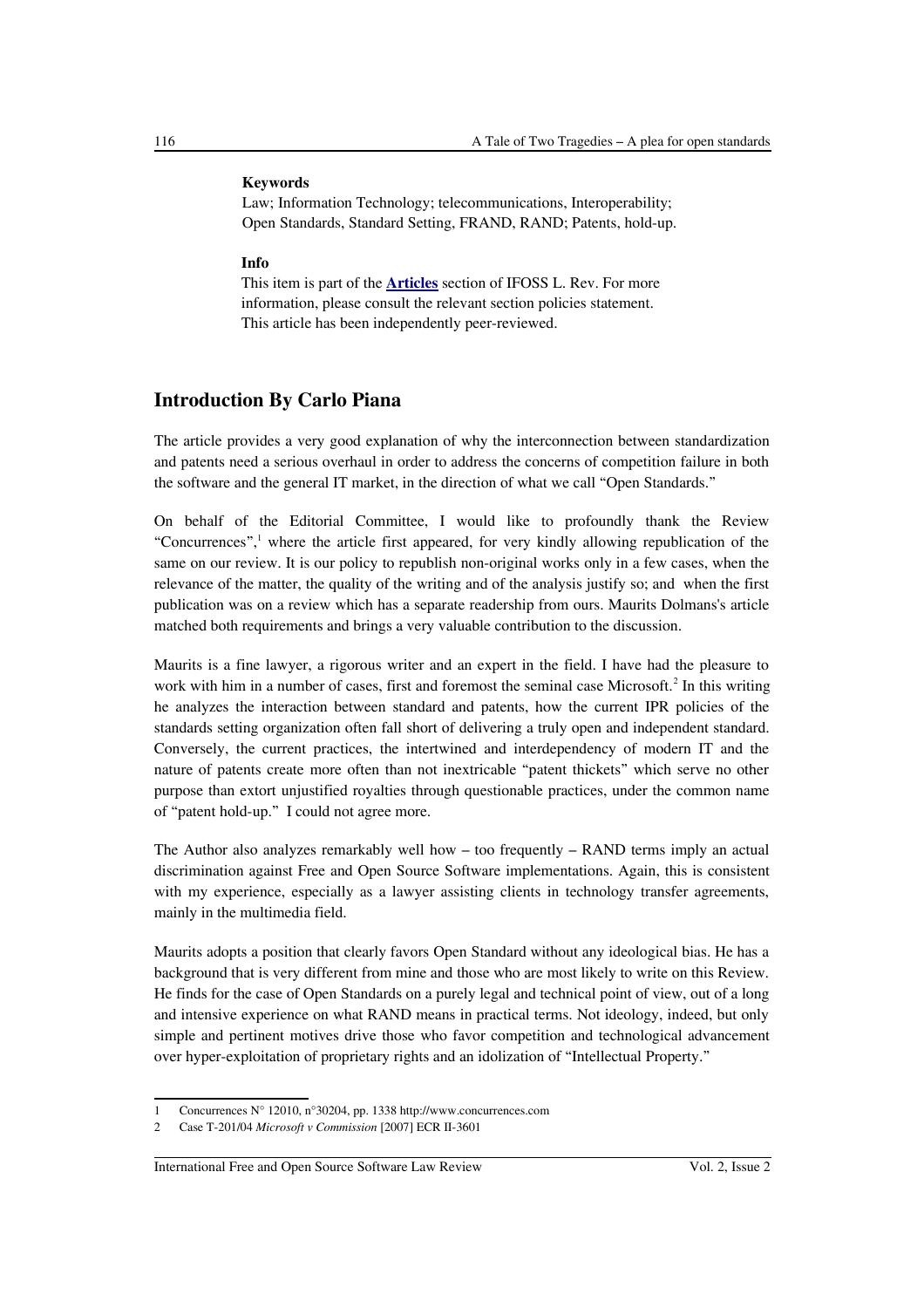\*

# **A Tale of Two Tragedies – A plea for open standards, and some comments on the RAND report**

As early 1992, the European Commission published a Communication on Intellectual Property Rights ("IPRs") and Standardization, requiring open access to European standards on irrevocable, fair, reasonable, and non-discriminatory ("FRAND") terms.<sup>[3](#page-2-0)</sup> In 1999, an ETSI working group discussing a definition of FRAND for 3G mobile communications concluded that the Maximum Cumulative Royalty Rate "*should be set in single figures*".[4](#page-2-1) The 2001 Guidelines for Horizontal Agreements require that "*an appreciable proportion of the industry is involved in the setting of the standard in a transparent manner,*" [5](#page-2-2) that "*the necessary information to apply the standard must be available to those wishing to enter the market,*" and that "*access to the standard must be possible* for third parties on fair, reasonable and non-discriminatory terms."<sup>[6](#page-2-3)</sup> To summarize it all, Commissioner Kroes stated recently that "*Interoperability encourages competition on the merits between technologies from different companies, and helps prevent lock-in. Standards are the foundation of interoperability.*" She added that rates must be fair, and "*based on the inherent value of the interoperability information (rather than the information's value as a gatekeeper).*" She concluded: *"choosing open standards is a very smart business decision indeed."*[7](#page-2-4)

In this light, it is surprising that there is so much disagreement on the definition of open standards and on the conditions for licensing essential IPRs. These questions are quite contentious as

<span id="page-2-0"></span><sup>3</sup> EC Commission, Communication on IPRs and Standardization, COM(1992) 445, section 6.2 (General Principles), available at [http://aei.pitt.edu/1222/ http://aei.pitt.edu/1222/](http://aei.pitt.edu/1222/) .

<span id="page-2-1"></span><sup>4</sup> Report by the UMTS IPR Working Group, "Third Generation Mobile Communications: The Way Forward for IPR", January 1999, available at  [http://www.3gpp.org/ftp/PCG/PCG\\_01/Docs/PCG1\\_11.pdf http://www.3gpp.org/ftp/PCG/PCG\\_01/Docs/PCG1\\_11.pdf](http://www.3gpp.org/ftp/PCG/PCG_01/Docs/PCG1_11.pdf) . See also Ericsson's Comments on the European Commission's White Paper on ICT Standardisation, available at http://ec.europa.eu/enterprise/sectors/ict/files/consultation\_standardisation\_2009/128\_ericsson\_en.pdfhttp://ec.europa.e [u/enterprise/sectors/ict/files/consultation\\_standardisation\\_2009/128\\_ericsson\\_en.pdf](http://ec.europa.eu/enterprise/sectors/ict/files/consultation_standardisation_2009/128_ericsson_en.pdf) .

<span id="page-2-2"></span><sup>5</sup> European Commission Notice - Guidelines on the applicability of Article 81 [now Article 101 TFUE] to horizontal cooperation agreements, OJ C3, January 6, 2001, at 25, para. 169 (2001) ("Guidelines on Horizontal Agreements"). These were updated in 2010 by the Guidelines on the applicability of Article 101TFEU to horizontal co-operation agreements, OJ C11/1, January 14, 2011, at 1. See especially the sections on standardsetting agreements, para. 257ff.

<span id="page-2-3"></span><sup>6</sup> Guidelines on Horizontal Agreements, above, para. 169.

<span id="page-2-4"></span><sup>7</sup> N. Kroes, SPEECH/08/317, "Being open about standards", Speech to Open Forum Europe, Brussels, June 10, 2008, ("OFE Speech"). See also Commissioner Kroes, SPEECH/09/475 "Setting the Standards High", October 15, 2009. Interoperability is defined in the CFI Judgment in *Microsoft* (see below), para. 225 and following: "*interoperability between two software products means the capacity for them to exchange information and to use that information mutually in order to allow each of those software products to function in all the ways envisaged.*" This case concerned client-to-server and server-to-server communication, *i.e.,* communication between two separate computer systems from different vendors in a network. See also para. 237: *"the attainment of that objective assumes that non-Microsoft work group server operating systems are capable of receiving a specific message from a Windows client PC or work group server operating system and giving the required response to that message on the same conditions as a Windows work group server operating system and also of enabling Windows client PC or work group server operating systems to react to that response just as though it came from a Windows work group server operating system.*" "Interoperability" between two computer systems should be distinguished from "compatibility" (whether a software or hardware component of a computer system can be substituted by another component without modification) and "portability" (whether a software or hardware component of a computer system or piece of software can be modified or adjusted to become part of another computer system). The Microsoft judgment did not cover those notions.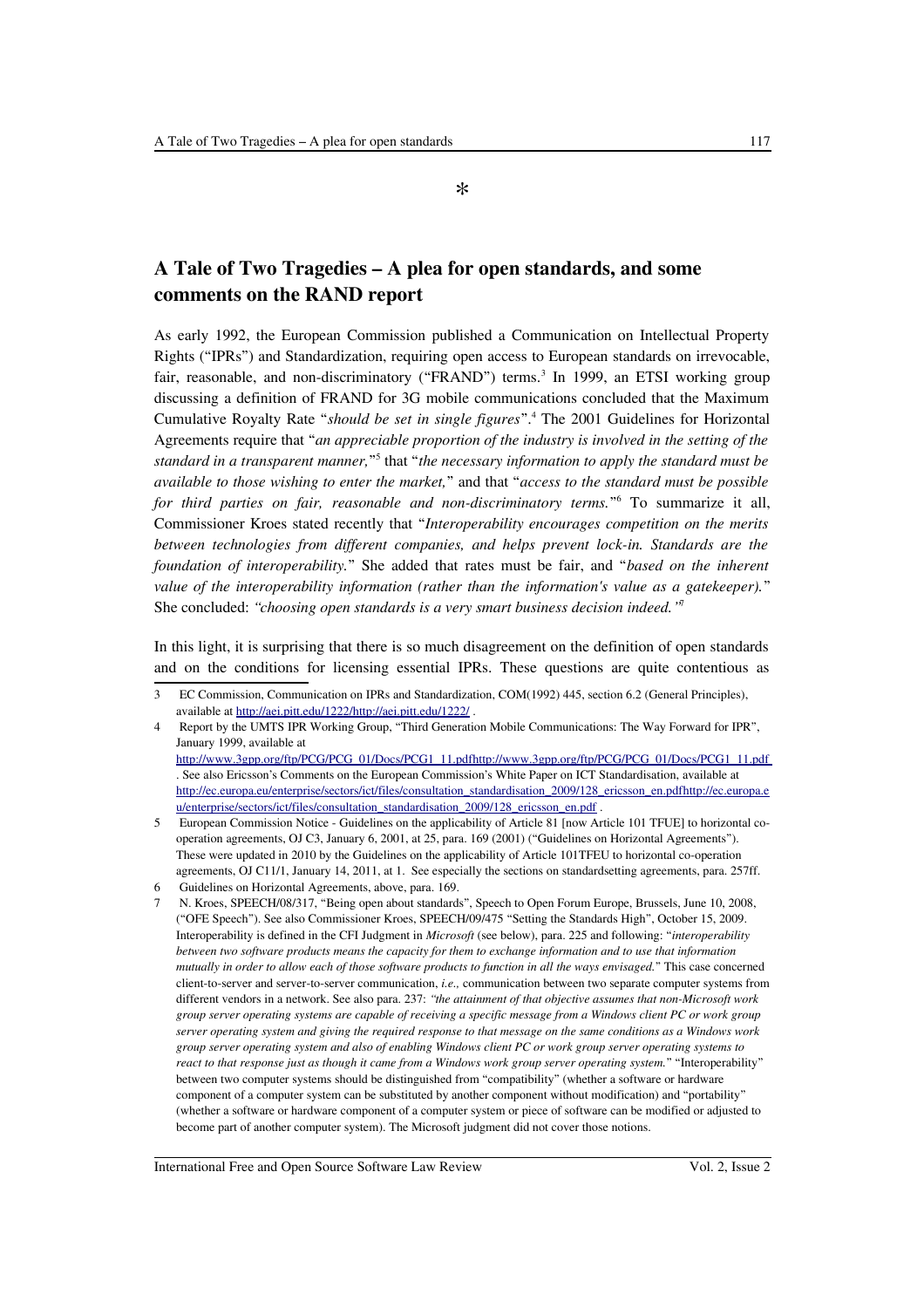indicated by a series of recent debates and cases (such *EIF*,<sup>[8](#page-3-0)</sup> *Microsoft*,<sup>[9](#page-3-1)</sup> *Rambus*,<sup>[10](#page-3-2)</sup> *Qualcomm*,<sup>[11](#page-3-3)</sup> *IPCom*,<sup>[12](#page-3-4)</sup> and the 2011 Guidelines on Horizontal Agreements<sup>[13](#page-3-5)</sup>). The debate is on occasion conducted with fundamentalist fervor, pitching proponents of unlimited IPRs on one side of the spectrum against the open source community on the other. It is useful, therefore, to analyze the debate from a coolly rational policy perspective, and ask whether the rules could not be adjusted to accommodate different situations in different industry sectors.

At the root of the problem is a conflict between measures to resolve two different market failures: the "tragedy of the commons" and the "tragedy of the anti-commons".

We all know the "tragedy of the commons", the overuse of public goods controlled by no one. In the 18th Century, it was found that common land in Britain was overexploited, because each user had an individual interest in letting the maximum number of cattle freely graze on it, with the result that the fields were exhausted, and everyone suffered.[14](#page-3-6) Even today, we poison ourselves or even risk changing our climate, because we produce goods the price of which does not include the cost imposed on society caused by the pollution of "free" air, soil and water (a "price externality"). Private restraints or public regulation may be needed to solve this market failure. Similar thinking led to the adoption of intellectual property laws. Innovators invest and sink funds in the creation of ideas and their expression. If all ideas were free and we all enjoyed full freedom to copy expression, imitators could enter the market without limitation, free riding on the innovators' investments. To allow creators to raise price above marginal costs for a while and thus recover sunk R&D costs and be compensated for risk, IPRs exclude competition from imitators for some

<span id="page-3-0"></span><sup>8</sup> European Interoperability Framework, available at [http://ec.europa.eu/isa/strategy/doc/annex\\_ii\\_eif\\_en.pdf](http://ec.europa.eu/isa/strategy/doc/annex_ii_eif_en.pdf) and [http://ec.europa.eu/isa/strategy/index\\_en.htm.](http://ec.europa.eu/isa/strategy/index_en.htm) . For a comment, see Mark Bohannon, "European Interoperability Framework Supports opened, December 17, 2010, available at http://opensource.com/government/10/12/europeaninteroperability-framework-supports-openness.

<span id="page-3-1"></span><sup>9</sup> Case T-201/04 *Microsoft v Commission* [2007] ECR II-3601, and *Microsoft Interoperability Undertaking*, December 16, 2009, available at  [http://www.microsoft.com/presspass/presskits/eumsft/docs/MicrosoftInteroperabilityUndertaking16Dec2009.doc http://](http://www.microsoft.com/presspass/presskits/eumsft/docs/MicrosoftInteroperabilityUndertaking16Dec2009.doc) [www.microsoft.com/presspass/presskits/eumsft/docs/MicrosoftInteroperabilityUndertaking16Dec2009.doc](http://www.microsoft.com/presspass/presskits/eumsft/docs/MicrosoftInteroperabilityUndertaking16Dec2009.doc) . For ongoing debate on Microsoft's activities in connection OOXML standard setting, see entries in Rob Weir's blog, An Antic Disposition, available at http://www.robweir.com/blog/http://www.robweir.com/blog/, especially "The Final OOXML Update", parts I, II and III.

<span id="page-3-2"></span><sup>10</sup> European Commission, Notice art. 27(4) Reg. 1/2003, *Rambus*, case COMP/38636, OJ C133, June 12, 2009, p.16; *Rambus* Article 9 Reg. 1/2003, commitments, available at http://ec.europa.eu/competition/antitrust/cases/decisions/38636/commitments.pdf; See also press release IP/09/1897, December 9, 2009, and Commissioner Kroes, SPEECH/09/575, "Lessons learned for standardization".

<span id="page-3-3"></span><sup>11</sup> *Broadcom Corp. v. Qualcomm Inc.*, 501 F.3d 297, 310 (3d Cir. 2007) ("Deception in a consensus-driven private standard-setting environment harms the competitive process by obscuring the costs of including proprietary technology in a standard and increasing the likelihood that patent rights will confer monopoly power on the patent holder[...] Deceptive FRAND commitments, no less than deceptive nondisclosure of IPRs, may result in such harm"); See also Japan FTC *Cease and Desist Order Against Qualcomm*, September 20, 2009 (on appeal) available at http://www.jftc.go.jp/e-page/pressreleases/2009/September/090930.pdfhttp://www.jftc.go.jp/e[page/pressreleases/2009/September/090930.pdf](http://www.jftc.go.jp/e-page/pressreleases/2009/September/090930.pdf) , Korean FTC Press Release "KFTC took corrective measures against Qualcomm for abusing its monopoly market status in modem chip market; Imposition of fine and issuance of corrective order for discriminative royalty rates, conditional rebates, etc", July 23, 2009; "EC closes formal proceedings against Qualcomm", MEMO/09/516 of November 24, 2009.

<span id="page-3-4"></span><sup>12</sup> European Commission, MEMO/09/549, December 12, 2009 on IPCom's public statement confirming its FRAND Declaration, and IPCom statement [http://www.ipcom-munich.com/IPCom\\_Frand\\_Declaration.pdf http://www.ipcom](http://www.ipcom-munich.com/IPCom_Frand_Declaration.pdf)[munich.com/IPCom\\_Frand\\_Declaration.pdf](http://www.ipcom-munich.com/IPCom_Frand_Declaration.pdf) .

<span id="page-3-5"></span><sup>13</sup> European Commission Notice - Guidelines on the applicability of Article 101TFEU to horizontal co-operation agreements, OJ C11/1, January 14, 2011, at 1, para. 257ff.

<span id="page-3-6"></span><sup>14</sup> G. Hardin, "The Tragedy of the Commons", *Science*, Vol. 162, No. 3859 (December 13, 1968), p. 1243-1248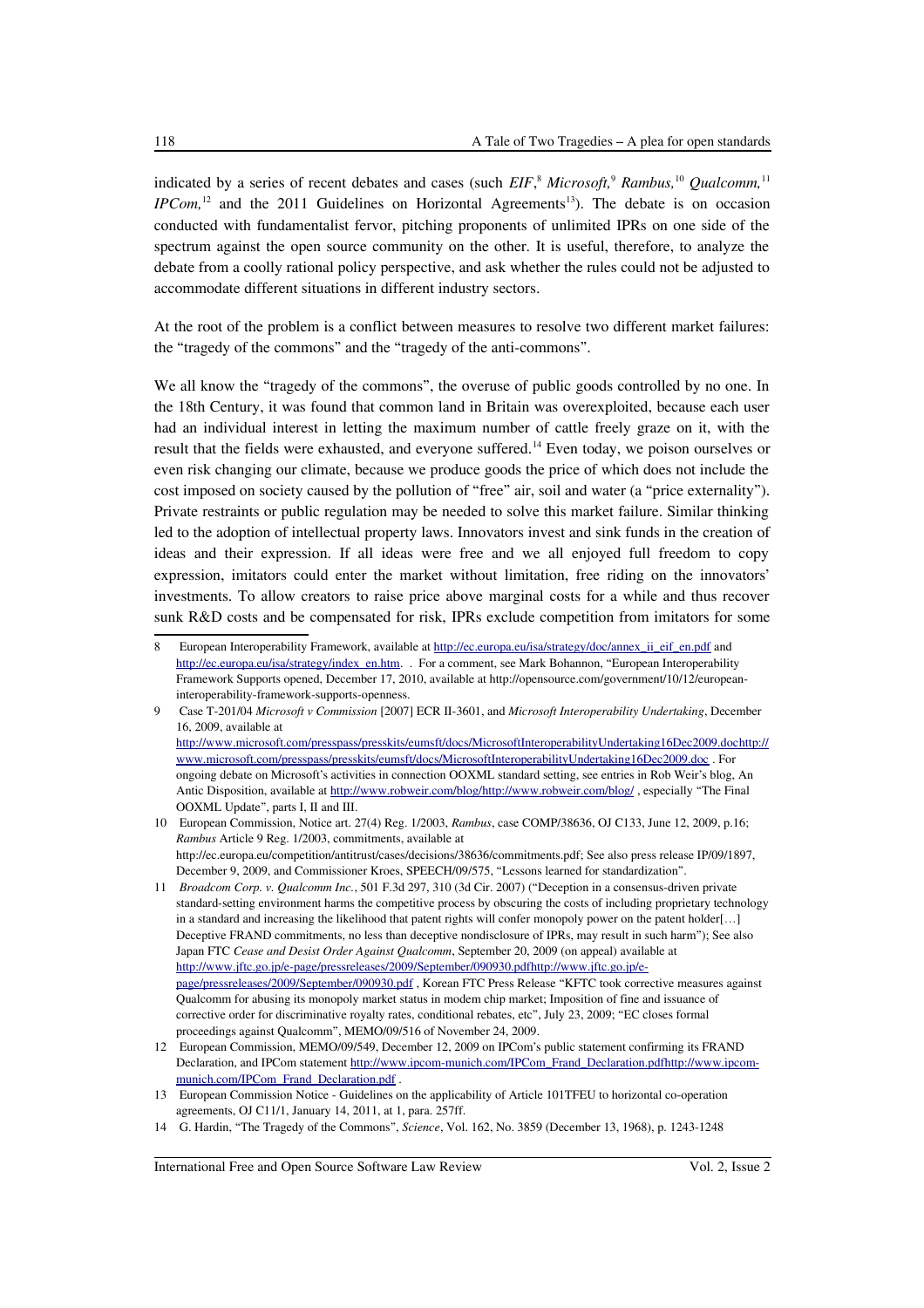time, subject to conditions. Thus, patent law "*secures to the inventor, for a limited time, the exclusive use of his invention; and thereby adds the fuel of interest to the fire of genius.*" [15](#page-4-0)

Less well known is the opposite phenomenon, the "tragedy of the anti-commons." This is the under-use of private goods that are controlled by more than one rightholder. Michael Heller in his fascinating *Gridlock Economy* mentions a series of arresting examples.<sup>[16](#page-4-1)</sup> Just a few: the banks of the Rhine are dotted with a sequence of picturesque robber baron castles, each of whom raised tolls on Rhine river traffic, with the result that no one used the river and no one received toll revenues. Google Book Search is being blocked by a multiplicity of rightholders in Europe, with the foreseeable outcome that orphan works remain dead, neither Google nor the European rightholders or libraries will make any money, and readers are deprived of access. And with every 3G cell phone being covered by thousands of patent families, each essential patent owner can block every other one, which the risk that no technology owner can use its technology without striking a compromise with the others.<sup>[17](#page-4-2)</sup>

This is where standards and open source come in. As IT progresses, more and more products are compound items, made of many components incorporating technology co-owned by many different patent holders, manufactured by a series of different producers, and interoperating with other complex products. The computer and the mobile phone are perfect examples. They are multipart combinations of software, processors, modems, and electrical components, and are in turn part of networks that include other complex products (servers, base stations, routers, switches, servers and related network products). If each component manufacturer chose its preferred technology, these products could not interoperate in a network and no one could compete (or in exceptional cases, a manufacturer could gradually monopolize all key products in a closed network, chilling innovation $18$ ).

By compromising and selecting a *common standard*, producers are able to break the logjam. If they are truly open, standards allow "best of breed" components from different manufacturers to be combined, with maximum efficiency. Creating a standard, however, raises the risk of a tragedy of anti-commons at a higher level: patent "hold-up". Once an industry has agreed to a standard, and especially after producers have implemented it, industry becomes "locked in".<sup>[19](#page-4-4)</sup> This is an

<span id="page-4-0"></span><sup>15</sup> A. Lincoln, "Lecture on Discoveries and Inventions", in *Collected Works of Abraham Lincoln* (R. Basler, ed., 1953) (1858). An alternative to using IPRs would be for government, academia, or charitable institutions to fund R&D, or to look for alternative revenue opportunities such as services-funded or advertising-funded R&D.

<span id="page-4-1"></span><sup>16</sup> M. Heller, *The Gridlock Economy – How Too Much ownership Wrecks Markets, Stops Innovation, and Costs Lives,* Basic Books, 2008.

<span id="page-4-2"></span><sup>17</sup> This, too, is not a new concept. In economics, this is called a problem of "Cournot complements", named after the 19th century French economist who discovered that monopolist producers of complementary products may both block each other to extract monopoly rents, thus reducing output below the level that a single monopolist would have produced. See M. Lemley and C. Shapiro, "Patent Holdup and Royalty Stacking," (2007) *Texas Law Review*, Vol. 85:1991-2049, at

http://faculty.haas.berkeley.edu/SHAPIRO/stacking.pdfhttp://faculty.haas.berkeley.edu/SHAPIRO/stacking.pdf, and C. Shapiro, "Navigating the Patent Thicket: Cross Licenses, Patent Pools, and Standard-Setting", May 2000, available at

[http://ideas.repec.org/p/cla/levarc/122247000000000539.html http://ideas.repec.org/p/cla/levarc/122247000000000539.](http://ideas.repec.org/p/cla/levarc/122247000000000539.html) [html](http://ideas.repec.org/p/cla/levarc/122247000000000539.html) , J. M. Buchanan and Y. J. Yoon, 'Symmetric Tragedies: Commons and Anticommons', *Journal of Law and Economics* 2000, 43(1), 1–14.

<span id="page-4-3"></span><sup>18</sup> Microsoft's Interoperability Undertakings of December 16, 2009 are intended to resolve this lock-in issue. See above, footnote 9.

<span id="page-4-4"></span><sup>19</sup> *Broadcom Corp. v. Qualcomm Inc.*, 501 F.3d 297, 310 (3d Cir. 2007), III.A.2.b.: "*Although a patent confers a lawful*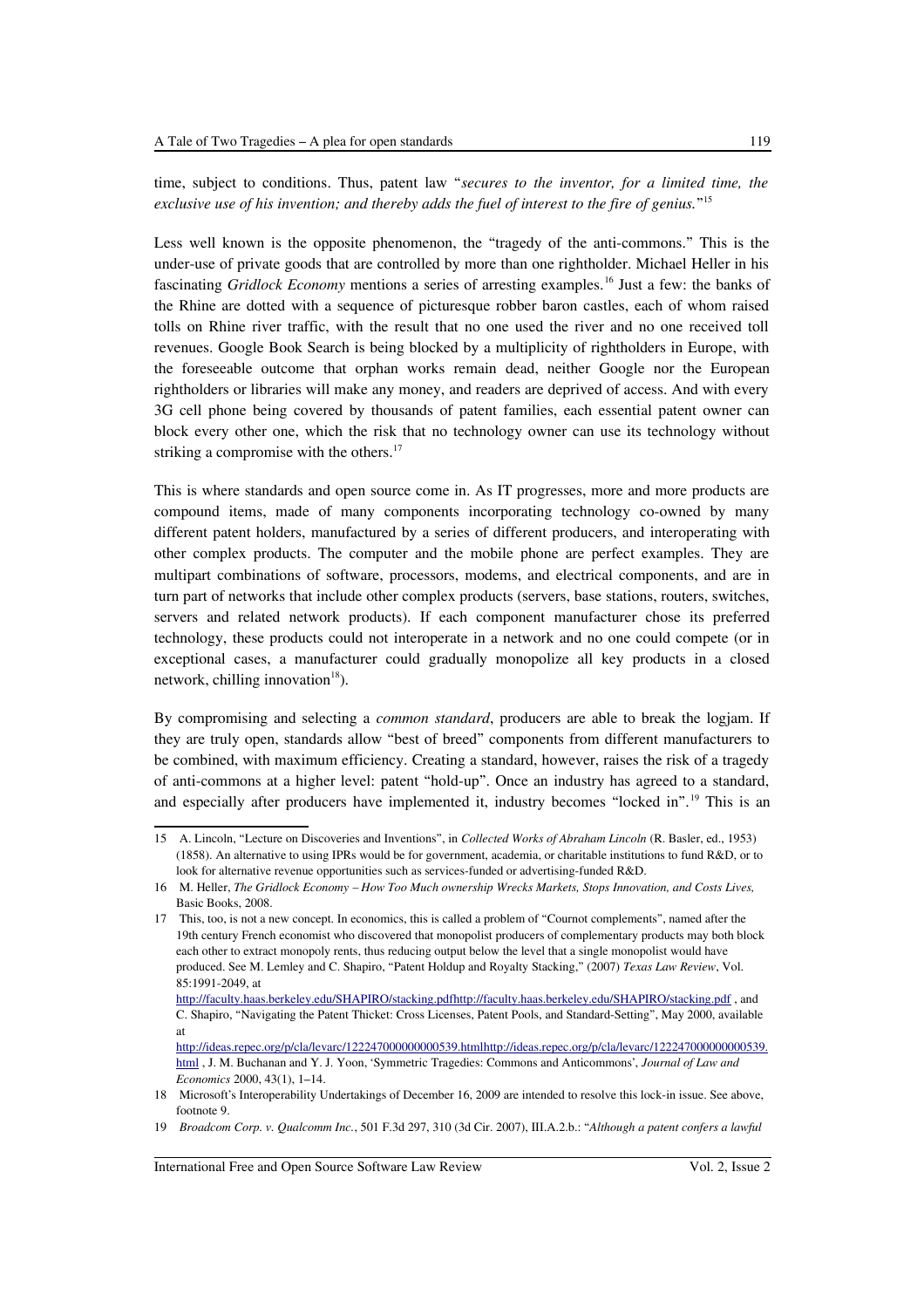opportunity for unscrupulous IPR owners whose intellectual property is essential for the standard. In the example of 3G cell phones mentioned above (with about 6,000 patent families for the air interface alone), even if all patent owners agree to license, each may have an incentive to threaten manufacturers with an injunction, a threat to kill their business, to extract extortionist fees – the commercial counterpart of Dick Turpin's "Your money or your life". A hold-up using a single patent on a single component can kill an entire product. Because cooperative innovation in today's IT and telecom products fragments technology ownership (the 6,000 patent families mentioned above are owned by dozens of different firms), this risk is multiplied many times. If one patent holder makes his get-away after holding up another, others are encouraged to do the same.

When first confronted with this problem, industry players responded by developing a portfolio of countervailing patents. This is like an arsenal of nuclear missiles, with everybody pointing a missile at everyone else. If one player asserts patent rights against another, it is immediately counter-sued by the accused party. Firms even enter into mutual defense pacts.<sup>[20](#page-5-0)</sup> This cold war situation of Mutually Assured Destruction is hardly ideal. Too much effort goes into mining patents on too many trivial ideas. More important, it is no defense against patent trolls, nonvertically integrated firms that mine patents or buy them up from bankrupt estates to join a feeding frenzy, and who have nothing to lose from a counter-suit, since they do not engage in production.<sup>[21](#page-5-1)</sup> The *IPCom* and *Rambus* cases come to mind.<sup>[22](#page-5-2)</sup> In a situation like this, strength becomes a weakness, since the largest producers are most vulnerable to the smallest opportunistic patent holder. This asymmetrical warfare even creates opportunity for strategic behaviour, where manufacturers are tempted to finance third-party IPR litigation against competitors,<sup>[23](#page-5-3)</sup> or to spin off patent portfolios to kill rivals or hold them up with a view to raising rivals' costs.<sup>[24](#page-5-4)</sup> If you can't

*monopoly over the claimed invention […] its value is limited when alternative technologies exist […] That value becomes significantly enhanced, however, after the patent is incorporated in a standard […] Firms may become locked in to a standard requiring the use of a competitor's patented technology. The patent holder's IPRs, if unconstrained, may permit it to demand supracompetitive royalties.*" See also C Madero Villarejo and N Banasevic, "Standards and Market Power", *Global Competition Policy*, May 2008, 3.

<span id="page-5-0"></span><sup>20</sup> Examples include the open Innovation Network (OIN, http://www.openinventionnetwork.com/), the Allied Security Trust [\( http://www.alliedsecuritytrust.com/ http://www.alliedsecuritytrust.com/](http://www.alliedsecuritytrust.com/) ), Intellectual Ventures [\( http://www.intellectualventures.com http://www.intellectualventures.com](http://www.intellectualventures.com/) ) and RPX Corporation ([\( http://www.rpxcorp.com http://www.rpxcorp.com](http://www.rpxcorp.com/) ). While many of these may be beneficial, the model is not without risk to industry and consumers, since some of the profit-oriented entities might eventually be tempted to evolve into a Ponzi scheme, start holding up industry members that have not joined them, or resell the patents to third parties that do so.

<span id="page-5-1"></span><sup>21</sup> Trolls are sometimes called "non-practicing entities". New technology business models such as patent trading and "patent mining" are not necessarily bad. The existence of a market for patents may foster innovation, and allow firms or groups like the Open Innovation network to acquire patents for defensive purposes. At the same time, patent traps and royalty traps ("hold-up") may discourage investment, where remuneration is taken away from the person who incurred R&D costs and bore the risk of product development – in a situation where bringing products to market may well be more costly, more risky and more beneficial to consumers. The key is to intervene to prevent inefficient holdups, including "*opportunistic behavior on the part of patent owners that threatens to impose (1) static deadweight losses that are not justified by likely increases in dynamic efficiency, or (2) dynamic efficiency losses due to reduction in the incentive to participate in standard setting organizations or to engage in follow-up innovation.*" See T. Cotter, "Patent Holdup, Patent Remedies, and Antitrust Responses", *Journal of Corporations Law*, July 1, 2009, available at  [http://www.allbusiness.com/legal/civil-procedure-injunctions/12938773-1.html http://www.allbusiness.com/legal/civil](http://www.allbusiness.com/legal/civil-procedure-injunctions/12938773-1.html)[procedure-injunctions/12938773-1.html](http://www.allbusiness.com/legal/civil-procedure-injunctions/12938773-1.html) .

<span id="page-5-2"></span><sup>22</sup> See above, footnotes 11 and 12.

<span id="page-5-3"></span><sup>23</sup> A well-known example is Microsoft's financing of SCO to assert copyrights against Linux. See discussion at Groklaw, [http://www.groklaw.net/staticpages/index.php?](http://www.groklaw.net/staticpages/index.php?page=20061212211835541)

[page=20061212211835541 http://www.groklaw.net/staticpages/index.php?page=20061212211835541](http://www.groklaw.net/staticpages/index.php?page=20061212211835541) .

<span id="page-5-4"></span><sup>24</sup> An interesting example is Microsoft's attempt to quietly auction off 22 Linux-focused patents to non-vertically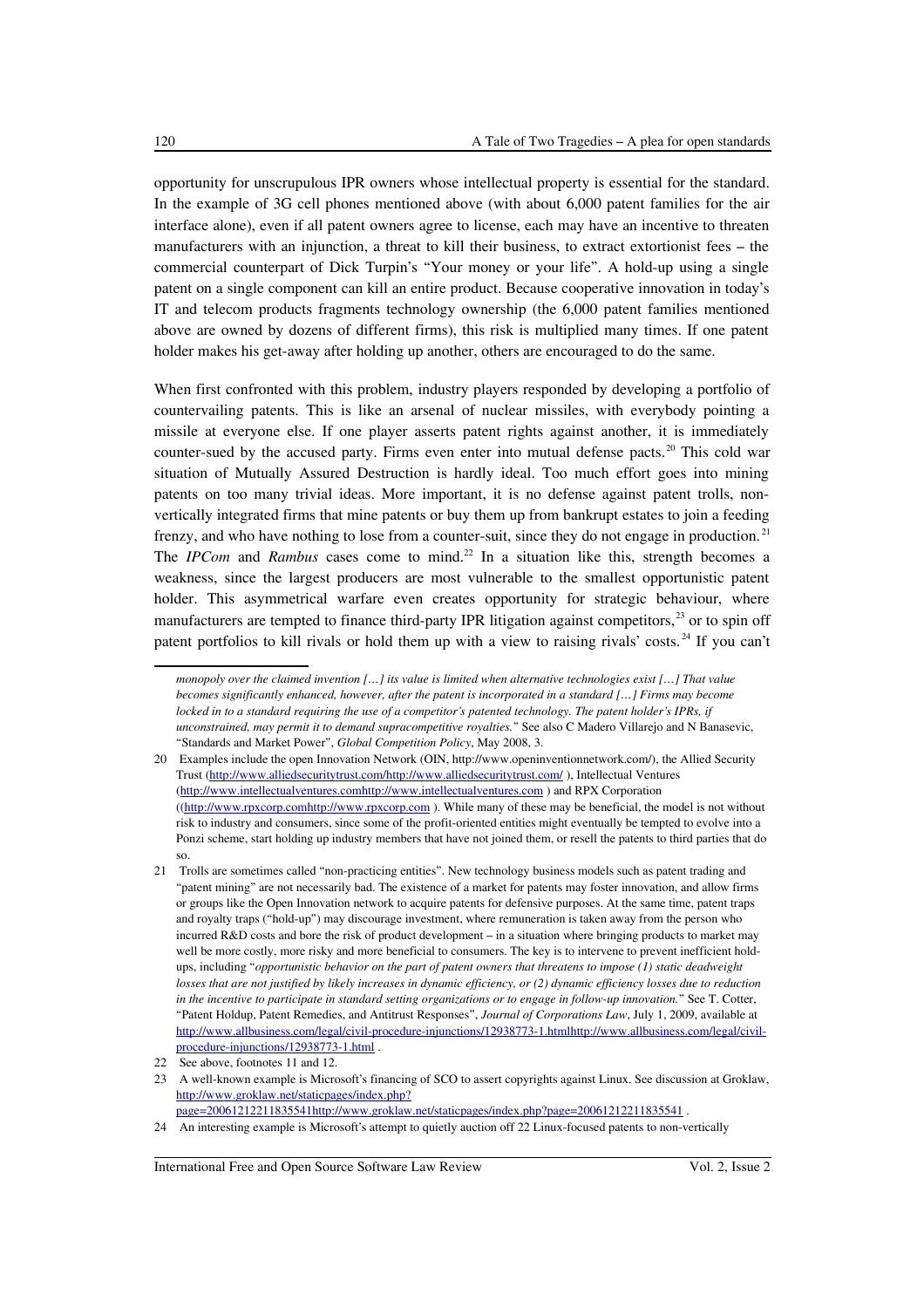beat them, join them. Impenetrable patent thickets exacerbate the problem, because it becomes too difficult to challenge each and every patent used in the hold-up. The result can stifle innovation, standardization, and implementation of standards, for fear of future hold-up.

To address this problem, courts can take off the hard edges of intellectual property, as the US Supreme Court did in *Quanta v. LGE* (expanding the reach of exhaustion rules) and *eBay v. MercExchange* (limiting availability of injunctive relief subject to principles of equity, in case of patent suits by non-practicing entities), the German Federal Supreme Court did in *Orange Book* (limiting availability of injunctive relief under competition law where the dispute is merely about the amount of a FRAND royalty) and the Dutch Court of The Hague suggested could be done in Philips v. SK Kassetten.<sup>[25](#page-6-0)</sup> Legislatures can adjust patent laws, as the EC is proposing to do by proposing "license of right" arrangements.<sup>[26](#page-6-1)</sup> Private parties cooperate, agreeing to avoid patents altogether as the open source community does, $^{27}$  $^{27}$  $^{27}$  requiring royalty-free licensing as W3C has chosen to do,<sup>[28](#page-6-3)</sup> by encouraging patent pools as DVB does,<sup>[29](#page-6-4)</sup> by agreeing to mutual price restraints as ETSI tried to do with its duty to disclose IPRs and license them on FRAND terms before

integrated patent companies, explaining how these could be used to against Linux, which was unexpectedly thwarted by Allied Security Trust buying them and reselling them the Open Innovation Network. See Groklaw, "Microsoft and A Patent Checkmate of My Dreams*"*, available at [http://www.groklaw.net/articlebasic.php?](http://www.groklaw.net/articlebasic.php?story=20090908164954318) story=20090908164954318http://www.groklaw.net/articlebasic.php?story=20090908164954318 .

<span id="page-6-0"></span><sup>25</sup> *Quanta Computer Inc. v. LG Electronics, Inc.,* 453 F. 3d 1364; eBay *Inc v.* MercExchange*, L.L.C.*, 547 U.S. 388 (2006); *Bundesgerichtshof* KZR 39/06, decision of May 6, 2009, Rechtbank te's-Gravenhage, 17.03.2010, *Philips/SK Kassetten GmbH*. (FRAND defense rejected on the ground that infringer could and should have applied to the court for a compulsory license on FRAND terms).

<span id="page-6-1"></span><sup>26</sup> See Revised proposal for a Council Regulation on the Community Patent, April 7, 2009, Article 20, available at  [http://register.consilium.europa.eu/pdf/en/09/st08/st08588.en09.pdf http://register.consilium.europa.eu/pdf/en/09/st08/st](http://register.consilium.europa.eu/pdf/en/09/st08/st08588.en09.pdf) [08588.en09.pdf](http://register.consilium.europa.eu/pdf/en/09/st08/st08588.en09.pdf) . The "license of right" is voluntary, and to have practical impact, additional incentives are probably required to encourage patent holders to agree with the license of right regime, for instance by facilitating the challenge of injunction patents, and by allowing "license of right" patents a greater presumption of validity. Moreover, defensive suspension of the "license of right patent" should be introduced, so as to allow defensive use. For some interesting articles see e.g. Boldrin and Levine *"*The Case Against Intellectual Property", (2002) *American Economic Review* 92(2): 209-212 and M.A. Lemley, "A Cautious Defense of Intellectual Oligopoly With Fringe Competition", (2009) Review of Law & Economics, Vol. 5 : Iss. 3, Article 3.

<span id="page-6-2"></span><sup>27 &</sup>quot;*Open source software is software that is distributed under an open source license. The open source license gives anyone who is interested the right to access the program's source code and to copy, modify, and redistribute the program on a royalty free basis. There are many different open source licenses, but these characteristics are common amongst all of them. The most popular open source software programs also use an open source development methodology. An open source methodology provides any interested programmer with access into the program development process, and a democratic, open means for development and enhancement of the program. Software can be open source even if the developers do not adopt an open source development methodology. Open source software is complementary to, and is often included in, commercial software. […] Open source software can be an important source of innovation because it brings together people from different backgrounds and perspectives to work on and solve common business and IT problems. It is also an excellent approach for driving emerging standards and, in many cases; an open source software project can become the common implementation of a standard that is used by a large number of IT vendors and customers.*" See IBM paper "Open Standards, Open Source, Interoperability and Government Policy*"*, May 11, 2009, [http://www.marketwire.com/press-release/Ibm-NYSE-IBM-](http://www.marketwire.com/press-release/Ibm-NYSE-IBM-902622.html)  [902622.html http://www.marketwire.com/press-release/Ibm-NYSE-IBM-902622.html](http://www.marketwire.com/press-release/Ibm-NYSE-IBM-902622.html) .

<span id="page-6-3"></span><sup>28</sup> See W3C Patent Policy, available at [http://www.w3.org/Consortium/Patent-Policy-](http://www.w3.org/Consortium/Patent-Policy-20040205/) 20040205/http://www.w3.org/Consortium/Patent-Policy-20040205/.

<span id="page-6-4"></span><sup>29</sup> See DVB Project promotes Pooling of DVB Patents, May 29, 1997, available at [http://www.dvb.org/documents/press](http://www.dvb.org/documents/press-releases/pr037_promotes%20Patent%20Pooling.pdf)  [releases/pr037\\_promotes%20Patent%20Pooling.pdf http://www.dvb.org/documents/press-releases/pr037\\_promotes](http://www.dvb.org/documents/press-releases/pr037_promotes%20Patent%20Pooling.pdf) [%20Patent%20Pooling.pdf](http://www.dvb.org/documents/press-releases/pr037_promotes%20Patent%20Pooling.pdf) . See also C. Shapiro, "Navigating the Patent Thicket: Cross Licenses, Patent Pools, and Standard-Setting*"*, May 2000, available at  [http://ideas.repec.org/p/cla/levarc/122247000000000539.html http://ideas.repec.org/p/cla/levarc/122247000000000539.](http://ideas.repec.org/p/cla/levarc/122247000000000539.html) [html](http://ideas.repec.org/p/cla/levarc/122247000000000539.html) .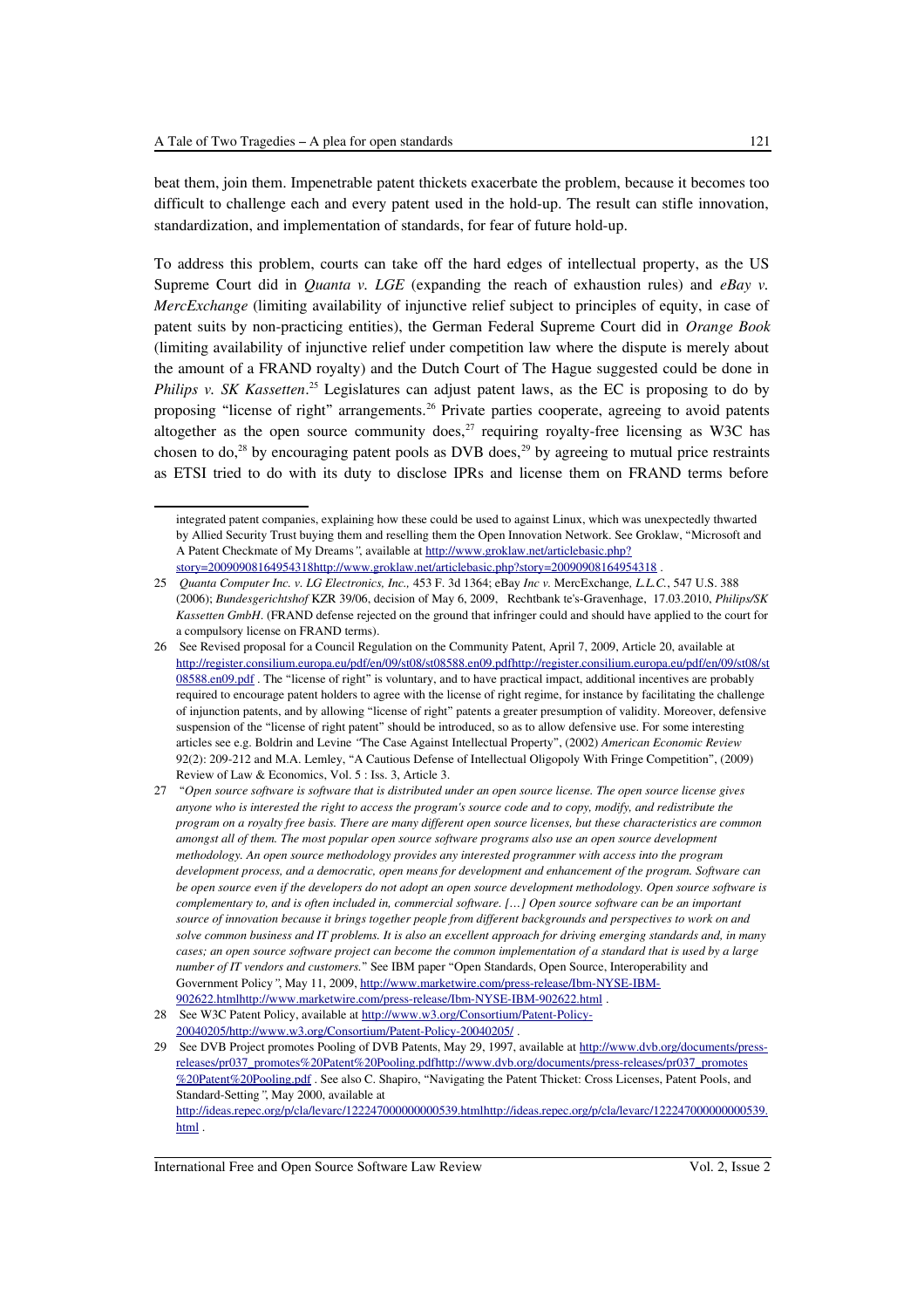finalizing the standard, $30$  or by the use of competition laws or regulation.

These solutions tend to be effective only if they result in truly "open standards". To qualify as "open", the process for standards adoption, quality, and access to the standard must meet a number of conditions, all of which are needed to eliminate the tragedy of the anti-commons.<sup>[31](#page-7-1)</sup> The following list includes several criteria:<sup>[32](#page-7-2)</sup>

*a. Open access to the decision-making process*. No interested party should be excluded, unless on the basis of published, objective, relevant, proportionate, and verifiable criteria for admission.<sup>[33](#page-7-3)</sup>

*b. Open (transparent and undistorted) procedures*. [34](#page-7-4) Governance rules for standards bodies should ensure that technology decisions, voting, and dispute resolution are representative, objective, and protected from undue influence. Vote stuffing or procedural irregularities such as alleged with respect to OOXML, for instance, disqualify a standard as open.<sup>[35](#page-7-5)</sup>

<span id="page-7-0"></span><sup>30</sup> See ETSI IPR Policy and Guide on IPRs, available at  [http://www.etsi.org/WebSite/AboutETSI/IPRsInETSI/IPRsinETSI.aspx http://www.etsi.org/WebSite/AboutETSI/IPRsI](http://www.etsi.org/WebSite/AboutETSI/IPRsInETSI/IPRsinETSI.aspx) [nETSI/IPRsinETSI.aspx](http://www.etsi.org/WebSite/AboutETSI/IPRsInETSI/IPRsinETSI.aspx) . See also "The Way Forward for IPR"*,* above, footnote 4. M. Lemley, "Ten Things to Do About Patent Holdup of Standards (and One Not to)", (2007) 48 *B.C. L. Rev.* 149, 151-55 (2007). For an overview of IPR Policies, see also A. Updegrove, *The Essential Guide To Standard*, Chapter 4, Intellectual Property and Standard Setting, available at  [http://www.consortiuminfo.org/essentialguide/intellectual.php http://www.consortiuminfo.org/essentialguide/intellectua](http://www.consortiuminfo.org/essentialguide/intellectual.php)

[l.php](http://www.consortiuminfo.org/essentialguide/intellectual.php) .

<span id="page-7-1"></span><sup>31</sup> This is not to suggest that closed standards are prohibited. Joint R&D not intended to create an industry standard may meet the conditions of the Joint R&D Block Exemption Regulation No. 2659/2000, OJ L 304/7 (2000) or the *Guidelines for Horizontal Agreements*, above. Similarly, proprietary standards fairly achieved may be beneficial in fostering radical "break-out" innovation like Sun's Java and the very notion of cloud computing to "escape" the local desktop or local network. Thus, open standards should not be mandatory, so long as the owner of the proprietary standard – if and when it prevails and develops network effects – is curbed from using its dominance to stifle "breakout" innovation.. Also, closed standards should not be given any preference in procurement, and may not obtain all the benefits of European standards.

<span id="page-7-2"></span><sup>32</sup> See also European Commission, White Paper, Modernising ICT Standardisation in the EU - The Way Forward, COM(2009) 324 final, July 3, 2009, p. 4-6; IBM paper "Open Standards, Open Source, Interoperability and Government Policy", May 11, 2009, and "IBM Announces new IT Standards Policy", September 23, 2008,  [http://www.marketwire.com/press-release/Ibm-NYSE-IBM-902622.html http://www.marketwire.com/press](http://www.marketwire.com/press-release/Ibm-NYSE-IBM-902622.html)[release/Ibm-NYSE-IBM-902622.html](http://www.marketwire.com/press-release/Ibm-NYSE-IBM-902622.html) and [http://www.sutor.com/newsite/blog-open/?](http://www.sutor.com/newsite/blog-open/?p=2615)  [p=2615 http://www.sutor.com/newsite/blog-open/?p=2615](http://www.sutor.com/newsite/blog-open/?p=2615) ; Microsoft Interoperability Principles, February 21, 2008,  [http://www.microsoft.com/interop/principles/default.mspx http://www.microsoft.com/interop/principles/default.mspx](http://www.microsoft.com/interop/principles/default.mspx) ; and "The Meaning of Open", in The Official Google Blog, December 21, 2009,  [http://googleblog.blogspot.com/2009/12/meaning-of-open.html http://googleblog.blogspot.com/2009/12/meaning-of](http://googleblog.blogspot.com/2009/12/meaning-of-open.html)[open.html](http://googleblog.blogspot.com/2009/12/meaning-of-open.html) . For an in-depth discussion of these criteria from a competition law perspective, see also M. Dolmans, "Standards for Standards" Vol 26, *Fordham Int'l L. J.* number 1, November 2002, p. 163-208 and "Standard Setting – The Interplay with IP and Competition Laws – How to avoid false FRANDs"*,* 2008 Fordham IPR Conference, in Hugh C. Hansen (ed.), *Intellectual Property Law and Policy*, Volume 12 (forthcoming).

<span id="page-7-3"></span><sup>33</sup> See Guidelines on Horizontal Agreements*,* above, footnote 6. See also European Commission Decision 87/69/EEC of 15 December 1986 relating to a proceeding under Article 85 of the EEC Treaty (IV/31.458 - *X/Open Group*), OJ L35, February 6, 1987, p. 36, requiring that if access is so limited, an exemption under Article 101(3) TFEU may still be available if the results are licensed openly. Access to the decision-making process can slow or distort progress, but skewed access can lead to distortions and inefficiencies in upstream technology competition and downstream implementation competition. Having objective, relevant and proportional rules for access appears to be the best way to strike the balance.

<span id="page-7-4"></span><sup>34</sup> See Commissioner Kroes' OFE Speech, above, footnote 7: "*Allowing companies to sit around a table and agree technical developments for their industry is not something that the competition rules would usually allow. So when it is allowed we have to look carefully at how it is done.*"

<span id="page-7-5"></span><sup>35</sup> See R. Weir "The Final OOXML Update"*,* above, footnote 10, and G. Moody, "Microsoft, OOXML and the ISO: the Response", July 13, 2009, available at [http://www.linuxjournal.com/content/microsoft-ooxml-and-](http://www.linuxjournal.com/content/microsoft-ooxml-and-iso)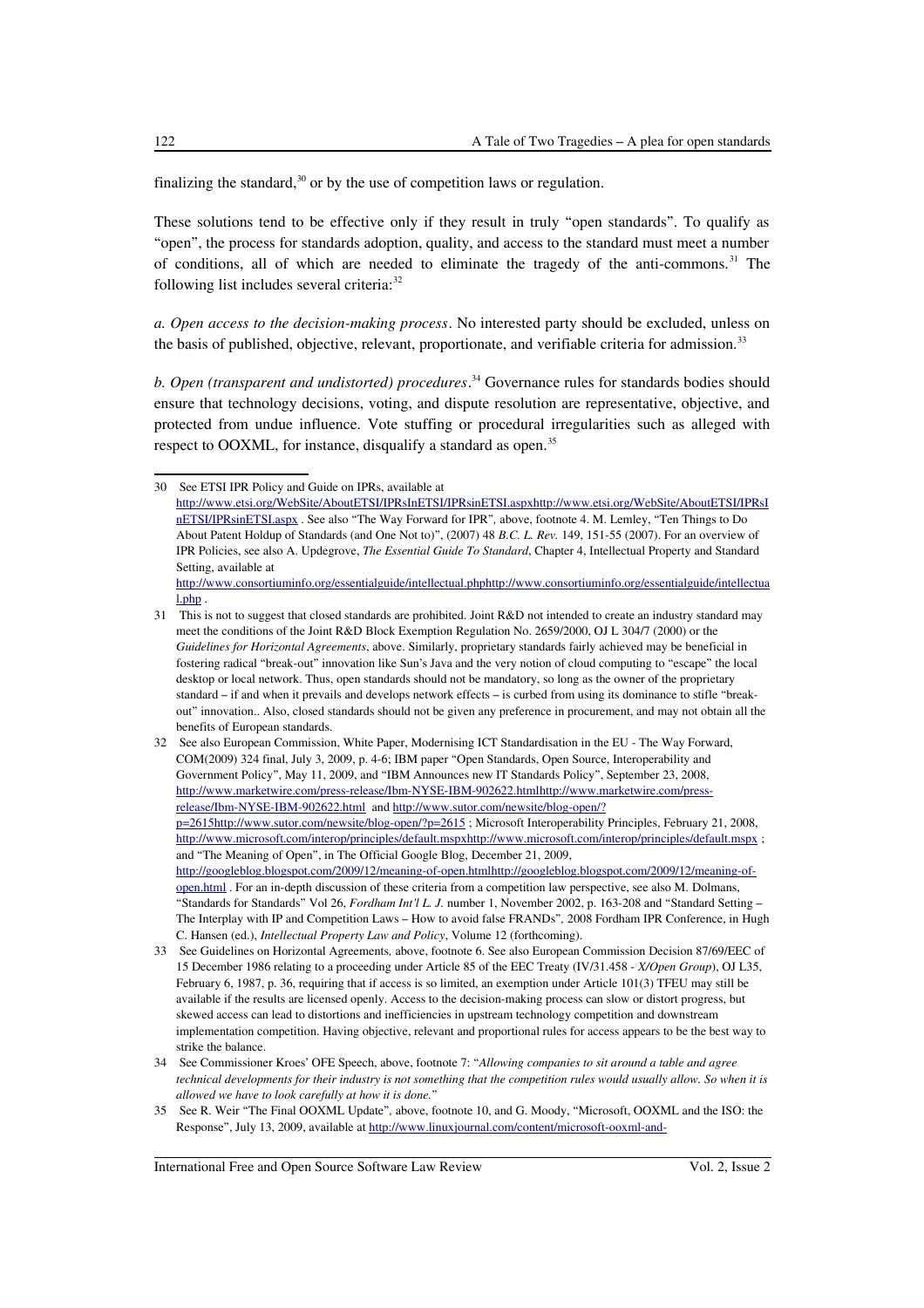*c. Open (published, pro-competitive) goals*. Standards unnecessary for or not reasonably related to clearly defined, legitimate objectives such as interoperability, are naked restraints of inter-technology competition, and should not be allowed.<sup>[36](#page-8-0)</sup>

*d. Open (published, objective, relevant, qualitative, and verifiable) criteria for technology selection*. Standard agreements should be based on the relative merits and price of the technologies involved, to the extent possible. Of course, the advantages, performance and costs of technologies cannot always be known before adoption as a standard. But openness will aid a well-informed debate and choice, and minimizes the risk that standard setting is used as a cloak for an inefficient cartel or a tool to distort inter-technology competition

*e. No overstandardization*. A standard should be no more restrictive than necessary to meet the objective, and should allow maximum consumer choice without lock-in to a single vendor's product. Where possible, design specifications should be avoided to ensure maximum competition within the standard on quality and product differentiation.

*f. Open access to the standard*. A standard is "open" only if it is well-documented and published, and available for implementation for all interesting parties, members of the standards body and outsiders alike. This has several key components, relevant for IPR Policies of standards bodies:

– Open information on blocking patents. No one wants to expose himself to *ex post* hold-up. This means that to the maximum extent possible, patents, patent applications, and other IPRs that could block implementation should be made known as soon as reasonably possible before the standard is selected, so that informed decisions can be made whether the IPRs are available and at what terms. [37](#page-8-1)

– No unjustified refusal to license. Unjustified actual or constructive refusals to license essential IPRs, or unjustified delays, are inconsistent with open access to a standard. The right to refuse to license or obtain an injunction at will is the very cause of the tragedy of anti-commons, and therefore should be limited to situations where a refusal is necessary to prevent the opposite (the tragedy of commons, discouraging investment in  $R&D$ ).<sup>[38](#page-8-2)</sup> A refusal or injunction is justified, in other words, if licensee refuses in turn to license essential IPR on FRAND terms, or where the

[iso http://www.linuxjournal.com/content/microsoft-ooxml-and-iso](http://www.linuxjournal.com/content/microsoft-ooxml-and-iso) . See also *[Allied Allied Allied Tube & Conduit Corp.](http://www.usscplus.com/online/index.asp?case=4860492)  [v. Indian Head, Inc. Allied Tube & Conduit Corp. v. Indian Head, Inc.](http://www.usscplus.com/online/index.asp?case=4860492) ,* 486 U.S. 492 (1988).

<span id="page-8-0"></span><sup>36</sup> Cf. Article 101(3) TFEU. Interoperability refers to the ability of information and communication technology systems and the business process they support to exchange data with fidelity and to enable sharing and utilization of information and knowledge. For citizens, interoperability means they can access, provide and utilize government information using the IT solutions of their choice, without being stymied by closed, proprietary hardware or software solutions that do not support open standards. See IBM paper "Open Standards, Open Source, Interoperability and Government Policy", above, footnote 32.

<span id="page-8-1"></span><sup>37</sup> See *Rambus*, above, footnote 10.

<span id="page-8-2"></span><sup>38</sup> It has been argued that injunctions should be allowed in standards context subject only to the criteria of abusive litigation, which would be the case if the proceedings cannot be regarded as an attempt to enforce legitimate rights but only serve to harass and if they are part of a framework of a plan to eliminate the competition (*ITT/Promedia*, [1998] ECR II-2937). But that ignores the crucial element distinguishing standard setting from a normal situation, namely, that the IPR owners have promised to license on FRAND terms, the standards organization has relied on it leading to an agreement to limit inter-technology competition that would otherwise have existed, and the industry has relied on it by making investments in innovation. Having made such a promise and obtained monopoly as a result, it should be an abuse of dominance to seek injunctive relief to extract royalties higher than those that would have pertained in ex ante inter-technology competition.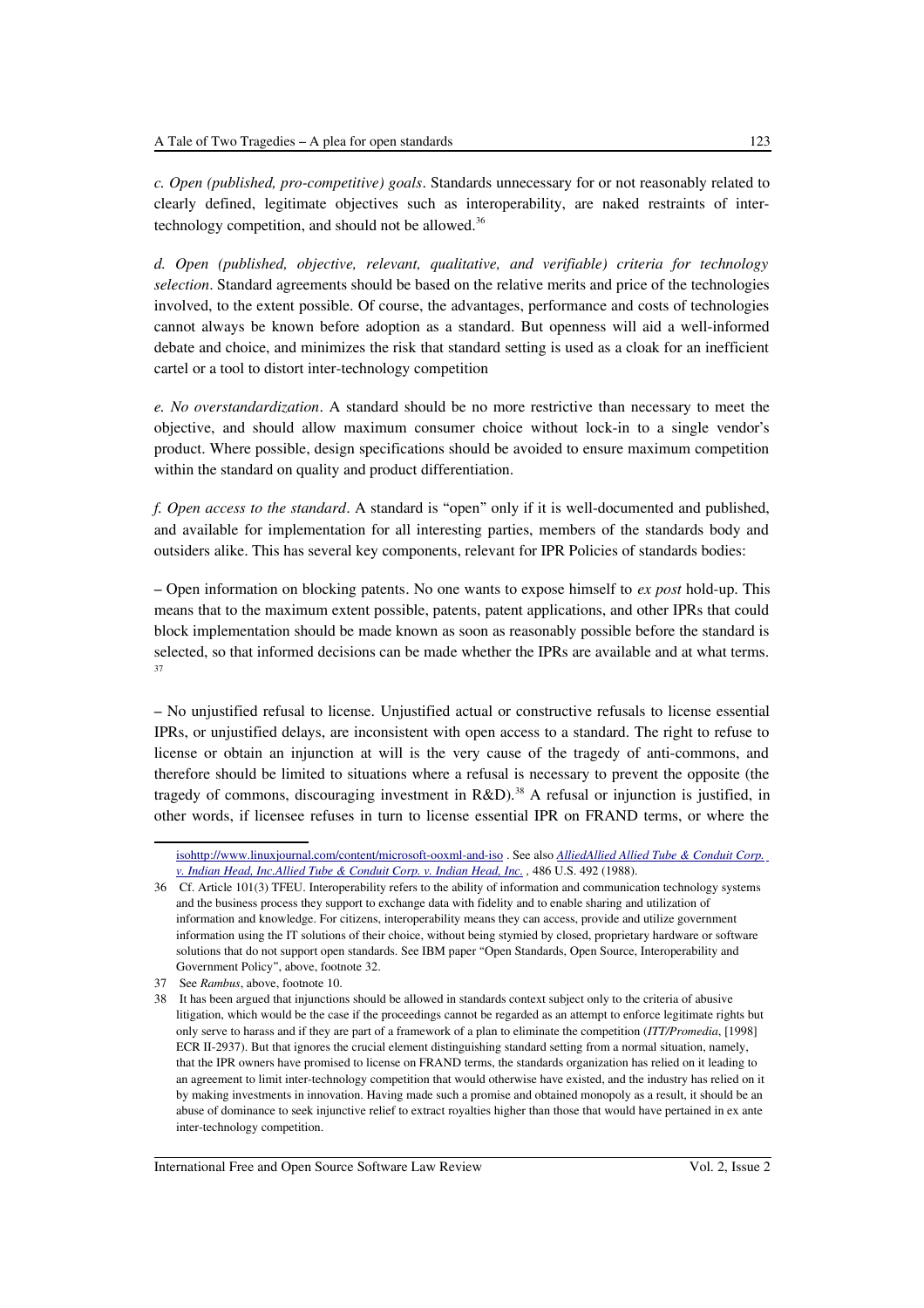licensee cannot pay or refuses to pay a FRAND rate. For the same reason, termination of a license should not be allowed at will, but only for (actual or anticipatory) material breach that cannot be remedied, or if the licensee refuses to license its essential IPR ("defensive suspension"). Finally, there should be no constructive refusal to license, for instance, by demands for treble damages or imposition of excessive fees. $39$  An injunction is not justified if the purpose is to magnify the bargaining power of the patentee and expropriate all or almost all profits that the defendant made or expects to make from a complex product implementing a standard.<sup>[40](#page-9-1)</sup> This raises the thorny question of fair pricing.

– Fair pricing. No one should be forced to buy a pig in a poke or expose himself to *ex post* blackmailing. Commissioner Kroes confirmed in her OFE Speech that "*rates [must be] fair, and […] based on the inherent value of the interoperability information (rather than the information's value as a gatekeeper)*"and "*we step in when companies rip-off consumers, in one way or another.*" [41](#page-9-2) Under Article 102(a) TFEU (ex 82 EC), indeed, dominant firms are prohibited from "*directly or indirectly imposing unfair purchase or selling prices or other unfair trading conditions.*" This covers using market power derived from having been included in a standard, to charge excessive prices or impose unjustifiably onerous or unfair terms. The European Court of Justice has confirmed that it may be a violation of Article 102 TFEU (ex 82 EC) for an undertaking in a dominant position to charge a price that is excessive in relation to the economic value of the service provided or the good supplied.<sup>[42](#page-9-3)</sup> In *Port of Helsingborg*, the European Commission confirmed the "value" criterion and used various proxies to conclude that no violation had occurred in that particular case.<sup>[43](#page-9-4)</sup> To determine the inherent value, and prevent disputes as much as possible, competition law now allows *ex ante* open disclosures of prices and license terms, and even technology auctions.<sup>[44](#page-9-5)</sup> In complex standards, however, this is unfortunately often infeasible, because standards take several years to develop, with a sequence of

<span id="page-9-0"></span><sup>39</sup> Cf. *Orange Book* case (German Supreme Court), judgment of May 6, 2009, KZR 39/06, on appeal from Court of Appeal Karlsruhe, Case 6 U 174/02, *Orange Book-Standard*. See also judgment of the Regional Court of Düsseldorf of Feb. 13, 2007 in Case 4a O 24/05, *Siemens v Amoi (Zeitlagen-multiplexverfahren)*. *Compare* also Judgment of the District Court Düsseldorf, Case 4b O 346/05, *Video Signal Encoding*. German Federal Court of Justice, decision of 13/7/2004 - *Standard-Spundfass II*, WuW DE-R 1329, GRUR 2004, 966.

<span id="page-9-1"></span><sup>40</sup> C. Shapiro, "Injunctions, Hold-Up, and Patent Royalties" (August 2006), available at  [http://faculty.haas.berkeley.edu/shapiro/royalties.pdf http://faculty.haas.berkeley.edu/shapiro/royalties.pdf](http://faculty.haas.berkeley.edu/shapiro/royalties.pdf) ("*patentees whose inventions are only one component of a larger product are systematically overcompensated. The reasonableroyalty floor for patent damages is designed to compensate a patent owner for losses it sustained as a result of infringement, not to punish or deter infringement or even to deprive an efficient infringer of all of the profits from that infringement. But the way reasonable royalties are calculated, particularly for component inventions, has made them into a tool for patentees to capture more than their fair share of a defendant's profit margins. […] damages reform must be coupled with a solution to the holdup problems created by injunctions. […] holdup problems in patent cases can be quite significant, but that a relatively simple step—a stay of injunctive relief sufficient to allow the infringer to design around the patent if it can in cases involving reasonable royalties but not lost profits—would significantly reduce that problem*"). See also J Farrell, J Hayes, C Shapiro, and T Sullivan, "Standard Setting, Patents and Hold-Up", (2007) *Antitrust Law Journal* 74(3) 638; M. Lemley and C. Shapiro, "Patent Holdup and Royalty Stacking", (2007) *Texas Law Review* Vol. 85:1991-2049, at ,

http://faculty.haas.berkeley.edu/SHAPIRO/stacking.pdfhttp://faculty.haas.berkeley.edu/SHAPIRO/stacking.pdf .

<span id="page-9-2"></span><sup>41</sup> Competition and Consumers in the 21st century", SPEECH/09/486 by Commissioner Kroes, October 21, 2009.

<span id="page-9-3"></span><sup>42</sup> See *General Motors v. Commission*, [1975] ECR 1367, and *United Brands v. Commission*, [1978] ECR 207.

<span id="page-9-4"></span><sup>43</sup> Case COMP/A.36.568/D3, *Scandlines Sverige AB v. Port of Helsingborg*, Commission Decision of 23 July 2004. See also M. Glader and S. Chabert Larsen, "Excessive Pricing and Article 82", *Competition Law Insight*, July 2006, at 3-5.

<span id="page-9-5"></span><sup>44</sup> OFE Speech: "*If we are to include proprietary technology in a standard, then ex ante disclosure [of essential patents and maximum royalty rates] may help those involved make a properly informed decision. Competition law should not stand in the way.*"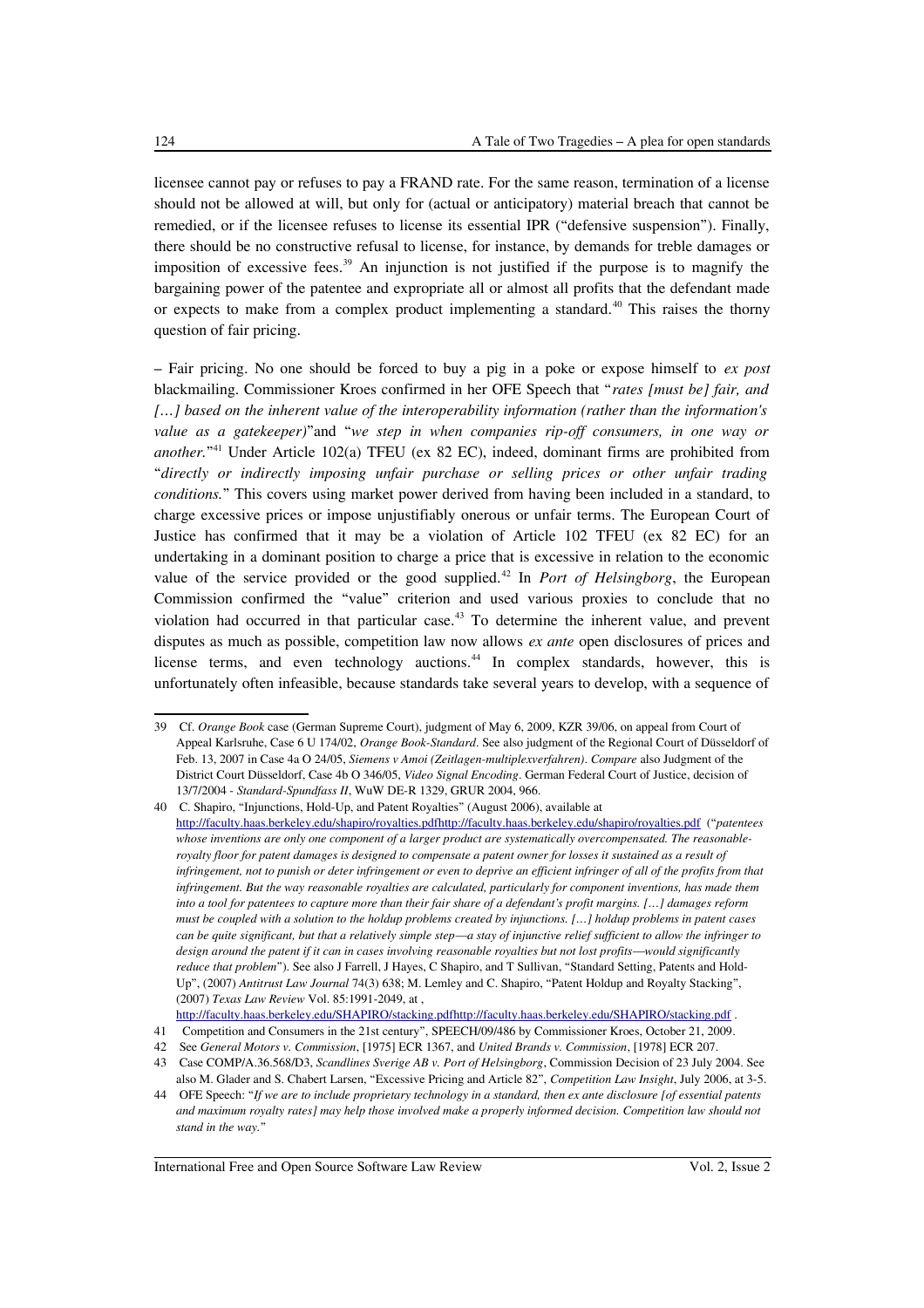selection decisions. Once a process is locked into a particular direction, technology choice for subsequent development is restricted. Initial experience with *ex ante* declarations of terms indicates that IPR owners have an incentive (a) to delay disclosures of their patents and the license terms until they have achieved a blocking position, (b) buy, swap or develop blocking patents for each alternative in order to prevent real inter-technology competition,<sup>[45](#page-10-0)</sup> and (c) once they have achieved a blocking position, rush to the table to claim the highest fee in an attempt to pre-empt other IPR owners' claims. In practice, therefore, there appear to be only two solutions to ensure open access: (1) a clear policy of avoiding all patents or insisting on royalty-free access, as W3C and the open source community do, or (2) a clear and enforceable policy of fair, and reasonable pricing.

The former option – a policy of avoiding all patents that are not available on royalty-free terms without restriction – is adequate and pro-competitive so long as it does not prejudice incentives to innovate. New revenue models suggest, in fact, that at least in the software sector, IPR protection is not the only model encouraging innovation. The W3C's Internet open standards are IPR-free or royalty-free, and are arguably one of the greatest platforms for innovation that the world has seen. Open source software development is encouraged by the prospect of revenues from upgrades, services and complementary products rather than on royalty income (although it depends on the existence of copyright to ensure that open source license conditions are passed on). [46](#page-10-1) Innovative advertising-funded or transaction-funded IT services do not rely on fees from users, and in twosided markets, giving away one product for free may generate demand for another fee-paying product. The development of free APIs and free interoperability information for a software platform pays for itself because it makes the platform more attractive as additional complementary products become available for it.<sup>[47](#page-10-2)</sup> The cost of bringing software to market is less then for tangible products. All of these factors are especially pertinent in industries where network effects are strong, because success feeds on itself and magnifies the potential income from these alternative revenue models. These examples from the software area suggest that software-to-software interoperability standards can and should be royalty-free.<sup>[48](#page-10-3)</sup> The beauty of royalty free interoperability standards is that they can be implemented in both open source and proprietary software, thus allowing both types of products to compete on quality and functionality.

In other areas, such as mobile telecommunications networks and computer hardware, the situation

<span id="page-10-0"></span><sup>45</sup> Competition law may be powerless to block strategic patent acquisitions or swap arrangements of this kind, if the transactions do not meet the turnover thresholds for merger control. Qualcomm's acquisition of Flarion's IPR portfolio is an example.

<span id="page-10-1"></span><sup>46</sup> See Y. Benkler's brilliant "Coase's Penguin, or, Linux and The Nature of the Firm", 112 *Yale L.J.* 369 (2002) http://www.yalelawjournal.org/112/3/369\_yochai\_benkler.html http://www.yalelawjournal.org/112/3/369\_yochai\_benk [ler.html](http://www.yalelawjournal.org/112/3/369_yochai_benkler.html) .

<span id="page-10-2"></span><sup>47 &</sup>quot;*The return is NOT necessarily about royalties. The return may be that a product that includes the standard as part of it will do better in the marketplace because of the broader adoption of the baseline technology as a standard. The return might be in improved interoperability of a given product or service due to the adoption of that standard. There are competitive reasons for contributions – the hope may be to displace a competitor who is using a non-standardized solution*" (J. Matusow, "Balance of Contributors & Implementers", August 2, 2009, [http://blogs.msdn.com/jasonmatusow/archive/2009/08/02/balance-of-contributors-implementers-a-blog-answer-to-rick](http://blogs.msdn.com/jasonmatusow/archive/2009/08/02/balance-of-contributors-implementers-a-blog-answer-to-rick-jelliffe-s-post.aspx)  [jelliffe-s-post.aspx http://blogs.msdn.com/jasonmatusow/archive/2009/08/02/balance-of-contributors-implementers-a](http://blogs.msdn.com/jasonmatusow/archive/2009/08/02/balance-of-contributors-implementers-a-blog-answer-to-rick-jelliffe-s-post.aspx)[blog-answer-to-rick-jelliffe-s-post.aspx](http://blogs.msdn.com/jasonmatusow/archive/2009/08/02/balance-of-contributors-implementers-a-blog-answer-to-rick-jelliffe-s-post.aspx) ). Similarly, the Apple iPhone truly took off when Apple opened up its APIs and applications became available.

<span id="page-10-3"></span><sup>48</sup> See also European Commission, White Paper, Modernising ICT Standardisation in the EU - The Way Forward, COM(2009) 324 final, July 3, 2009, p. 8-9, which recognizes the distinction between the software interoperability and the telecom network sector.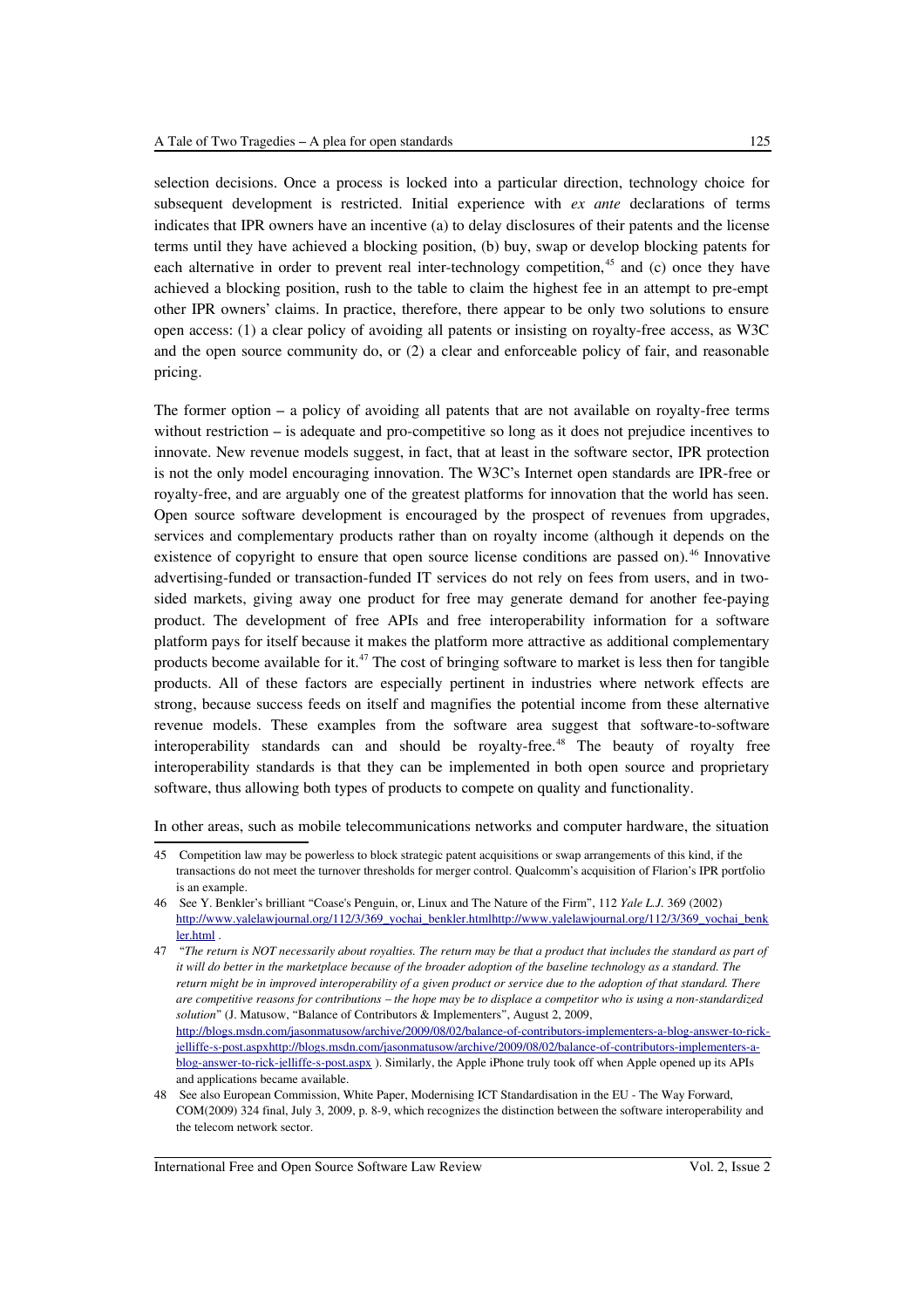appears different. No open source movement exists for telecommunications network technology. In these areas, mandating royalty-free licensing would likely recreate a tragedy of commons and discourage innovation, while allowing IPR owners to charge at will could create a tragedy of anticommons. To strike the right balance, therefore, a contract of mutual restraint is necessary. This was the intent of the IPR Rules adopted by ETSI in the 1990s, which called for essential IPR owners to commit (before a standard is finalized, at a time that inter-technology and inter-standard competition is still viable) to charge "fair and reasonable" royalties. [49](#page-11-0) This is also mandated by Article 101(3) TFEU (ex Art. 81(3) EC): in exchange for being allowed to restrict inter-technology competition by agreeing to choose one technology for a standard and exclude others, the conditions for exemption must be met: competition in the products implementing the standard must not be eliminated, and consumers must get a fair share of the benefit. It is also mandated by Article 102(a) and (c) TFEU (ex Art 82(a) and (c) EC) which prohibit a dominant firm (the owner of *ex post* essential patents) from imposing unfair and discriminatory terms, especially where licensees made investments in legitimate reliance on the FRAND promise.

Unfortunately, a contract of mutual restraint can exist only if and so long as everyone plays by the rules. If one patentee breaks ranks and charges the highest royalty it can get away with, would the others grin and bear it, and lower their fees to absorb the price increase? It has been suggested that this would in fact happen, even that it would be "fair and reasonable" and consistent with competition law and FRAND promises for a non-vertically-integrated licensor to extract an amount close to full monopoly rent for a patent, leaving the crumbs for the other licensors and licensees. Consumers will not suffer, the argument goes, since a rational analysis of an "ultimatum game" indicates that (a) licensors of complementary essential patents will restrain themselves and seek only the difference between the royalty charged by the first licensor and the monopoly rent, so as to avoid a "Cournot complements" problem, and (b) licensed manufacturers will maintain the price for the end product and lower downstream profits (reducing their reward for innovation and risk downstream).

This argument is probably correct in cases where two cumulative conditions are met: (a) the patents were *ex ante* essential, absent viable alternatives, *and* (b) no complementary essential patents nor downstream innovation are needed.<sup>[50](#page-11-1)</sup> If those conditions are met, there was no inter-

<span id="page-11-0"></span><sup>49</sup> See ETSI IPR Rules and ETSI Report "The Way Forward for IPR", above. That the intent was a call for mutual restraint in royalty setting is confirmed by various industry statements, including "NTT DoCoMo, Nokia, Siemens and Japanese manufacturers Reach a Mutual Understanding to Support Modest Royalty Rates for the WCDMA Technology Worldwide", 6 November 2002, available at http://www.umts-forum.org/http://www.umts-forum.org/ and "Wireless Industry Leaders Commit to Framework for LTE Technology IPR Licensing", statement of 14 April 2008 by Alcatel-Lucent, Ericsson, NEC, NextWave Wireless, Nokia, Nokia Siemens Networks and Sony Ericsson, available at [http://www.ericsson.com/ericsson/press/releases/20080414-](http://www.ericsson.com/ericsson/press/releases/20080414-1209031.shtml)  [1209031.shtml http://www.ericsson.com/ericsson/press/releases/20080414-1209031.shtml](http://www.ericsson.com/ericsson/press/releases/20080414-1209031.shtml) . See also  [http://www.nokia.com/A4993368 http://www.nokia.com/A4993368](http://www.nokia.com/A4993368) and  [http://www.ericsson.com/technology/licensing\\_programs/index.shtml http://www.ericsson.com/technology/licensing\\_p](http://www.ericsson.com/technology/licensing_programs/index.shtml) [rograms/index.shtml](http://www.ericsson.com/technology/licensing_programs/index.shtml) . Cf. also *Siemens v Amoi (Zeitlagenmultiplexverfahren)*, District Court of Dusseldorf, 13 February 2007, 4aO124/05 and *Nokia Corporation v Interdigital Technology Corporation* [2007] EWHC 3077.

<span id="page-11-1"></span><sup>50</sup> Cf. *Motorola v Rockwell int'l Corp*, No 95-575-SRL (D.Del 1995). This should be distinguished from the 2004 decision in *Microsoft*, which concerned software interoperability (see fn. 2 above), was a remedy, and where patents were not *ex ante* essential. In that case, the Commission appropriately distinguished between two types of "value" transferred to competitors by the compulsory license that the Commission imposed, in a way that is also relevant to standards cases. It differentiated between (a) "*'strategic value' stemming from Microsoft's market power*", and (b) value derived from true innovation. The former is the amount that Microsoft could extract in a hold-up of the users of its interoperability information, considering that the industry cannot avoid that information because of the need for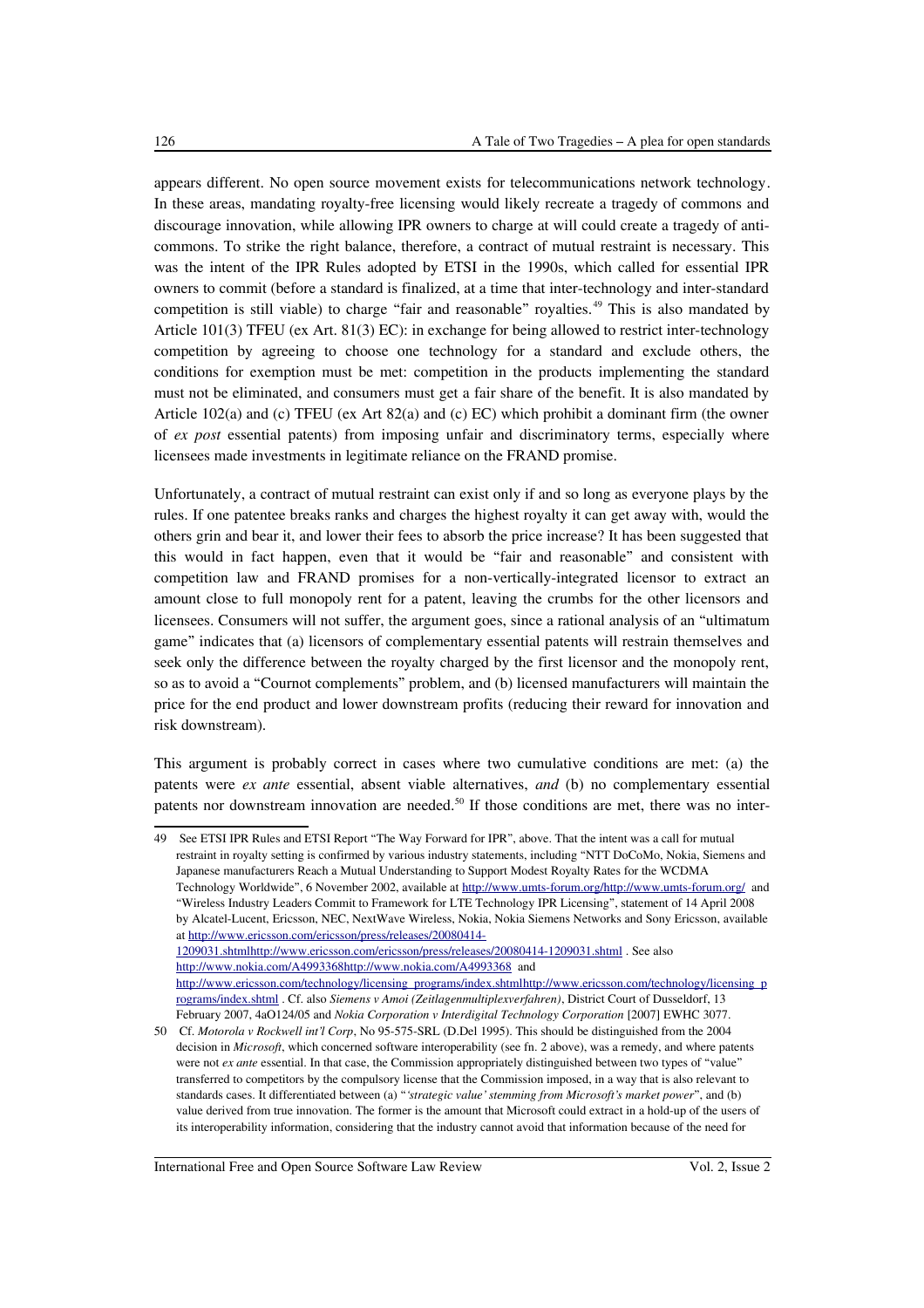technology competition to begin with, and the standard agreement is not caught by Article 101(1) TFEU. But if (a) the patents were not *ex ante* essential *or* (b) implementation requires complementary patents from other licensors, there are several reasons why this cynical "first mover takes all" approach will not be "fair and reasonable" – apart from the consideration that it will not sound "reasonable" to the proverbial "man in the Clapham Omnibus." <sup>[51](#page-12-0)</sup>

First, in the EU (and unlike Section 2 of the Sherman Act in the US), Article 102(a) and (c) TFUE prohibit unfair pricing or unjustified discrimination even in the rare case where *no ex* ante competition existed, so long as consumer harm ensues from excessive or discriminatory pricing. A "first mover takes all" approach could cause consumer harm by discouraging cooperation by other patentees and reducing investments by licensees in setting and implementing the standard, while the prospect that this is allowed in standard setting generally would dampen the incentives for dynamic competition by developing new technologies that could be used for future standard generations. Article 102 TFEU is appropriately applied where excessive or discriminatory pricing discourages standard implementation, investment in R&D for future standards, or future standard setting, or where it results in a "Cournot problem" or a "game of chicken" (see below). In the US, this may be caught by Section 5 of the US FTC Act.

Second, in game theory, it may indeed be a rational response to an "ultimatum game" for colicensors and licensees to lower their revenue expectations to ensure that the total royalty stack does not exceed monopoly rent. But this is the kind of theory that earns some economists the definition of "academics who tell you why what happens in market reality is impossible in theory." In commercial reality, co-licensors cannot estimate what the monopoly rent is, and will likely try (especially if they have not sunk investments in implementation of the standard) to capture more than the crumbs left by the cynical first-moving licensor. They will want equal or greater remuneration if their technical contribution to the standard was equal or greater as the first mover's. They can do that by raising their rates to the same level as the first licensor, to try and force his rate down – what game theorists call a "game of chicken". They need not even raise rates, but could, for instance, spin off part of their patent portfolio to create one or more additional

their servers to communicate with Microsoft clients and servers on an equal footing as Microsoft's servers. The latter is the value derived from true innovation, *i.e.,* the *ex ante* incremental value (if any) over the next best alternative had there been open standardization and an auction before Microsoft became dominant in client PC operating systems and the industry was locked in. See *Microsoft* Commission Decision of Mar. 24, 2004, Case COMP C-3/37.792, *Commission v. Microsoft Corp.*, 2007 OJ L 32, p.23–28, ¶ 1008. The question whether Microsoft's penultimate royalty offer was "fair and reasonable" was addressed in Decision of the European Commission C(2008) 764 final of 27 February 2008 fixing the definitive amount of the periodic penalty payment imposed on Microsoft. This decision is subject to appeal. Case T-167/08, *Microsoft v. Commission*, OJ C 171/41, July 5, 2008.

<span id="page-12-0"></span><sup>51</sup> In an "ultimatum game", one person is asked to share a stack of money with an unknown counterpart, who can react either by agreeing (in which case the counterpart receives what was offered, and the offeror keeps the rest) or by vetoing (in which case neither party receives anything). The "subgame perfect Nash equilibrium" (the optimal rational outcome) is that the first moving licensor (the offeror) receives close to monopoly rent and the remaining licensors and licensees (the offerees) receive just enough not to turn them away from licensing and implementing. Experimental game theory indicates, however, that most people do *not* consider the purely rational optimal outcome "fair and reasonable". Ordinary individuals playing ultimatum games tend to share more than the rational minimum with their counterpart. This is known as "iniquity aversion." Cf. for instance A. A. Stanton, "Evolving Economics: A Synthesis*"*, April 26, 2006, available at [http://mpra.ub.uni-muenchen.de/2369/ http://mpra.ub.uni-muenchen.de/2369/](http://mpra.ub.uni-muenchen.de/2369/) . These studies are relevant, because they gives an indication of what reasonable participants in standards bodies (who are not economists, but normal individuals) in fact expect from each other when agreeing on FRAND licensing. See also "Standards, IP and Competition: De Aequitate Non Est Disputandum?", Helsinki, October 7, 2009, available at http://www.iprinfo.com/tiedostot/Dolmans.pdfhttp://www.iprinfo.com/tiedostot/Dolmans.pdf .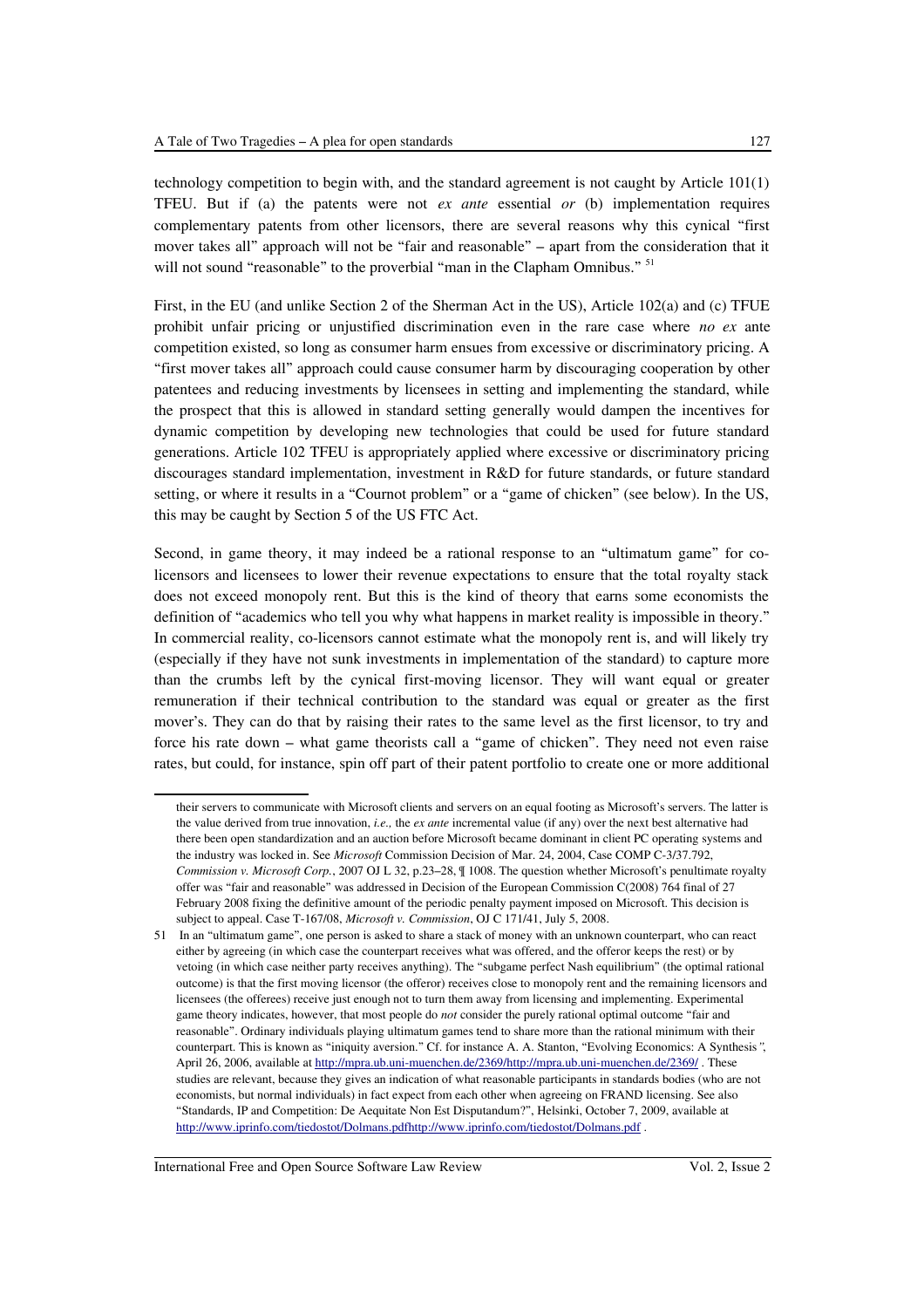licensors charging equivalent or higher rates for their "new" portfolio. As the *IPCom* and *N-Data* cases indicate, any FRAND promise travels with the spun-off patents, but if a FRAND duty were in fact interpreted to leave freedom to charge whatever the market can bear, as opposed to an amount proportionate to the "value" or total technical contribution to the standard, a FRAND promise is no constraint. The result is a mutual hold-up or a prohibitively high royalty stack, all or part of which will be passed on to consumers,<sup>[52](#page-13-0)</sup> and possibly even failure of the standard.

Economic analysis provides a framework for analysis to avoid this tragedy of anti-commons, by defining a "fair and reasonable" royalty not as the rate that the market can bear *ex post* or that the first mover demands, but as the lower of (a) the rate that the IPR owner could have obtained in an *ex ante* inter-technology auction, with different technologies competing *for* the standard, before the investments are finalized (ignoring any anti-competitive actions or patent acquisitions by the IP owner that diminish *ex ante* inter-technology competition),<sup>[53](#page-13-1)</sup> and (b) if the IPR owner had an *ex ante* blocking patent, a share of the royalties that is proportionate to the technical contribution the IPR owner made to the standard compared to that of other essential patent owners and taking into account the investments made and risks borne by the licensees. As Commissioner Kroes said in her OFE Speech in 2008: "*I fail to see the interest of customers in including proprietary technology in standards when there are no clear and demonstrable benefits over non-proprietary alternatives.*" The logical extension of that argument is that if there are clear and demonstrable benefits, the total royalty should be no more than the value of these benefits, *i.e.,* the value that licensees can derive from using the selected technology over and above the value they could have derived from the next best alternative. If the necessary information is not available, economists can do a "Shapley value" analysis, or use proxies, such as:<sup>[54](#page-13-2)</sup>

i. A comparison with royalties and terms that *other* owners of essential patents reading on the

<span id="page-13-0"></span><sup>52</sup> If all licensees face higher royalties, all would pass them on 100% to consumers. Even if only patent-poor licensees paid high royalties (with patent rich licensees negotiating a royalty reduction for a cross-license), they would still have the incentive to pass these on to consumers, and patent-rich licensees would likely respond by raising their prices as they face less competitive pressure. Economic analysis indicates, therefore, that consumers suffer either way.

<span id="page-13-1"></span><sup>53</sup> D Swanson and W Baumol, "Reasonable and Non-discriminatory (RAND) Royalties, Standards Selection, and Control of Market Power*"* (2005) 73 *Antitrust Law Journal* 7. Quoting Swanson and Baumol, the US FTC held in *Rambus* that a reasonable royalty "*is or approximates the outcome of an auction-like process appropriately designed to take lawful advantage of the state of competition existing ex ante […] between and among available IP options." In the Matter of Rambus Inc.*, FTC Docket No. 9302, Opinion of the Commission on Remedy, February 5, 2007, at 17. For further refinements, see also S. Besen and R Levinson, "Standards, Intellectual Property Disclosure, and Patent Royalties After Rambus"*,* 10 *N.C. J.L. & Tech.* 233 (2009), available at http://cite.ncjolt.org/10NCJLTech233http://cite.ncjolt.org/10NCJLTech233.

<span id="page-13-2"></span><sup>54</sup> See *United Brands v. Commission*, [1978] ECR 207 and subsequent cases on excessive pricing. A Shapley value analysis describes a way to fairly allocate gains derived from cooperation among several actors. See http://en.wikipedia.org/wiki/Shapley\_valuehttp://en.wikipedia.org/wiki/Shapley\_value . Honesty dictates that I admit to not fully grasping the mathematics, but the upshot is that each player obtains a share of the gains that is roughly proportionate to the relative value of his or her contribution. If one player has found a right hand glove and a second player has found a left hand glove, and the goal is to create a pair that can be sold for 6 Euro, both share the revenues 50/50. If two players have found right hand gloves and a third player has found a left hand glove, and the goal is to create a pair that can be sold for 6 Euro, the third player gets 2/3 of the revenues (4 Euro), whereas the first or second player receive 1/6 (1 Euro). (The consumer presumably receives a 1 Euro discount, benefiting from competition between players 1 and 2.) In an ultimatum game, the hard-nosed optimal rational outcome would be for the third player to offer marginal cost + 1 cent to each of players 1 and 2, allowing the third player to keep 5.99 Euro for himself (since they found the gloves and have no marginal costs). It's rational, but is it fair? Interestingly, it appears that the outcome of a one-shot experimental ultimatum game played by Western players would in most cases also result in player 3 receiving 2/3 (4 Euro) and leaving 1/3 (2 Euro) to player 1 and/or 2.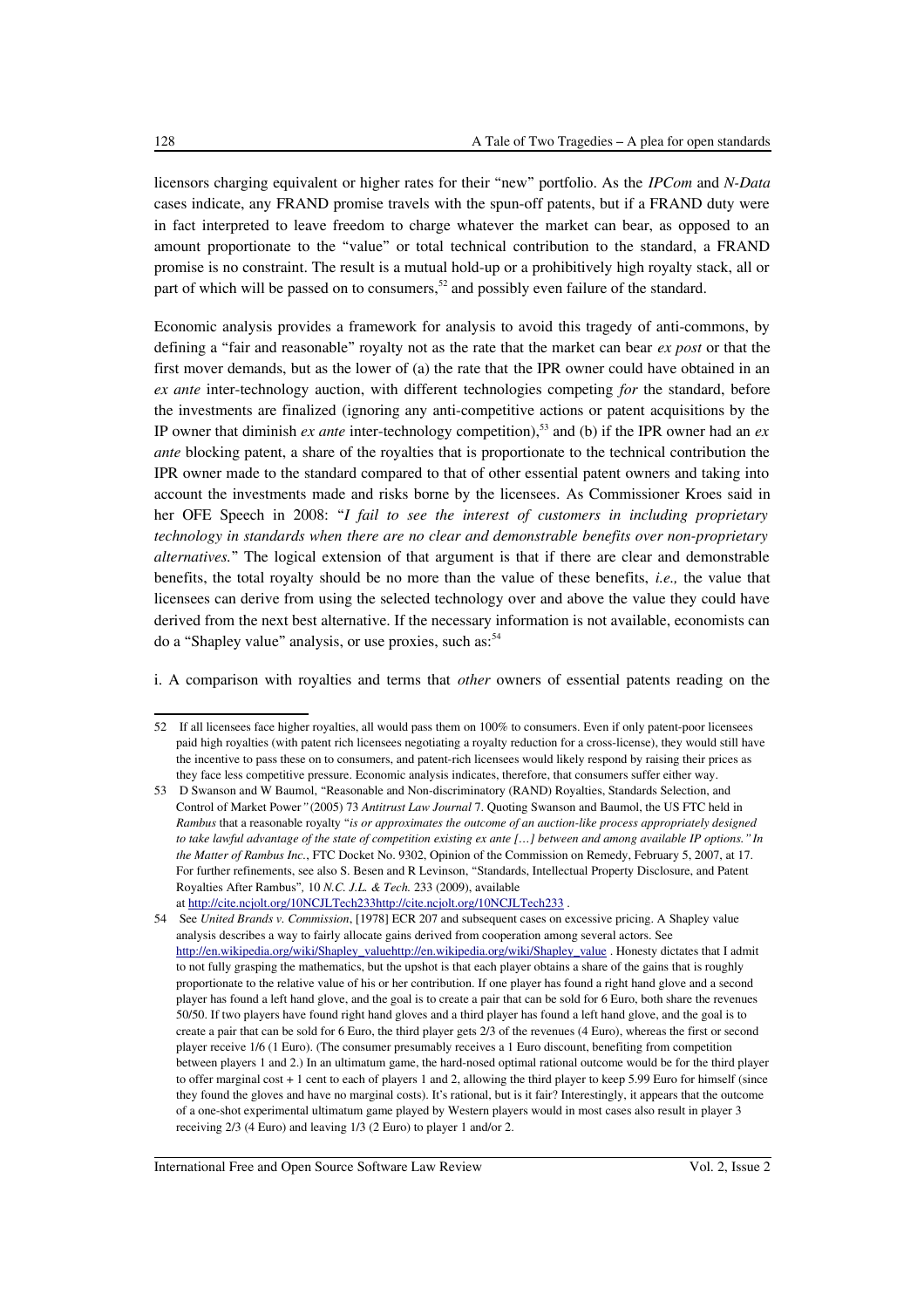same standard charge for their complementary patents ("proportionality analysis");

ii. A comparison with royalties and terms that the patent owner itself charges for *other*, comparable, technologies ("proxy analysis");

iii. The "Goldscheider analysis" (which is, however, controversial), which suggests that IP owners in the aggregate should generally be entitled to about 25 percent of the downstream gross profits made on the licensed product.<sup>[55](#page-14-0)</sup>

Proxies are imperfect, but if an IP owner considers that its patents are worth more than a proportionality or proxy analysis suggests, it can (and bears the burden to) prove that its patents are less vulnerable to challenge, have broader geographic scope or a longer life, convey more value compared to the next best *ex ante* alternative, etc than the other essential patents, or that it bore greater risk than usual compared to licensees. There is precedent for this switch in the burden of proof.[56](#page-14-1)

– Non-discrimination and no restriction of competition. Participants in standards bodies cannot reasonably be expected to agree to a standard including patents to which they have no access on the same basic terms as other companies implementing the standard. Differential treatment without objective and proportionate justification tilts the competitive playing field and thus prejudices open access. This reduces efficiencies and distorts competition between downstream players to find the optimal implementation. It is, moreover, a way to circumvent royalty constraints, allowing the patent owner to extract monopoly rent by monopolizing the downstream market for products implementing the standard. It is, in fact, a more effective way to do this, since it is difficult to change contractually fixed royalty rates, whereas it is easy for a monopolist to adjust prices for implementations to maximize profits. Monopolizing the downstream market creates the additional problem that it allows the monopolist the ability to manipulate supplies in order to put pressure on members of standards bodies who might otherwise have moved to avoid the monopolist's patents when setting the next standard.<sup>[57](#page-14-2)</sup>

For these reasons, terms and conditions or price squeezes that have the object or effect of restricting downstream competition, or differential treatment based on whether licensee purchases the licensor's downstream product, should not be allowed under Articles  $101(3)$  and  $102$  TFEU.<sup>[58](#page-14-3)</sup>

<span id="page-14-0"></span><sup>55</sup> R. Goldscheider, *New Companion to Licensing Negotiations: Licensing Law Handbook* ¶ 7.02[8][b] (2003–2004 ed.). In determining the final percentage, adjustments should also be made for the enforceability and essentiality of the patents, the geographic scope of various patents and their remaining life, the costs of complementary technology needed, the value conveyed by the patents compared to the next best *ex ante* alternative, the risk borne and investments made by the licensee relative to the costs and risks borne by the licensor, the volume of sales expected in the market, and so forth. It should be adjusted downwards for instance, in situations where the licensees take more than the usual risk, or where there were adequate alternatives for the patents in question. But see *Uniloc USA Inc. et al. v. Microsoft Corp. et al*., case number 2010-1035, in the U.S. Court of Appeals for the Federal Circuit, January 4, 2011 (*"This court now holds as a matter of Federal Circuit law that the 25 percent rule of thumb is a fundamentally flawed tool for determining a baseline royalty rate in a hypothetical negotiation. Evidence relying on the 25 percent rule of thumb is thus inadmissible under Daubert and the Federal Rules of Evidence, because it fails to tie a reasonable royalty base to the facts of the case at issue."*)

<span id="page-14-1"></span><sup>56</sup> Cf Case C-395/87 *Ministère Public v Tournier* [1989] ECR 2521, [1991] 4 CMLR 248, para 38.

<span id="page-14-2"></span><sup>57</sup> See M. Dolmans, "Standard Setting – The Interplay with IP and Competition Laws – How to avoid false FRANDs"*,* 2008 Fordham IPR Conference, in Hugh C. Hansen (ed.), *Intellectual Property Law and Policy*, Volume 12 (forthcoming).

<span id="page-14-3"></span><sup>58</sup> See also Korean FTC Press Release "KFTC took corrective measures against Qualcomm for abusing its monopoly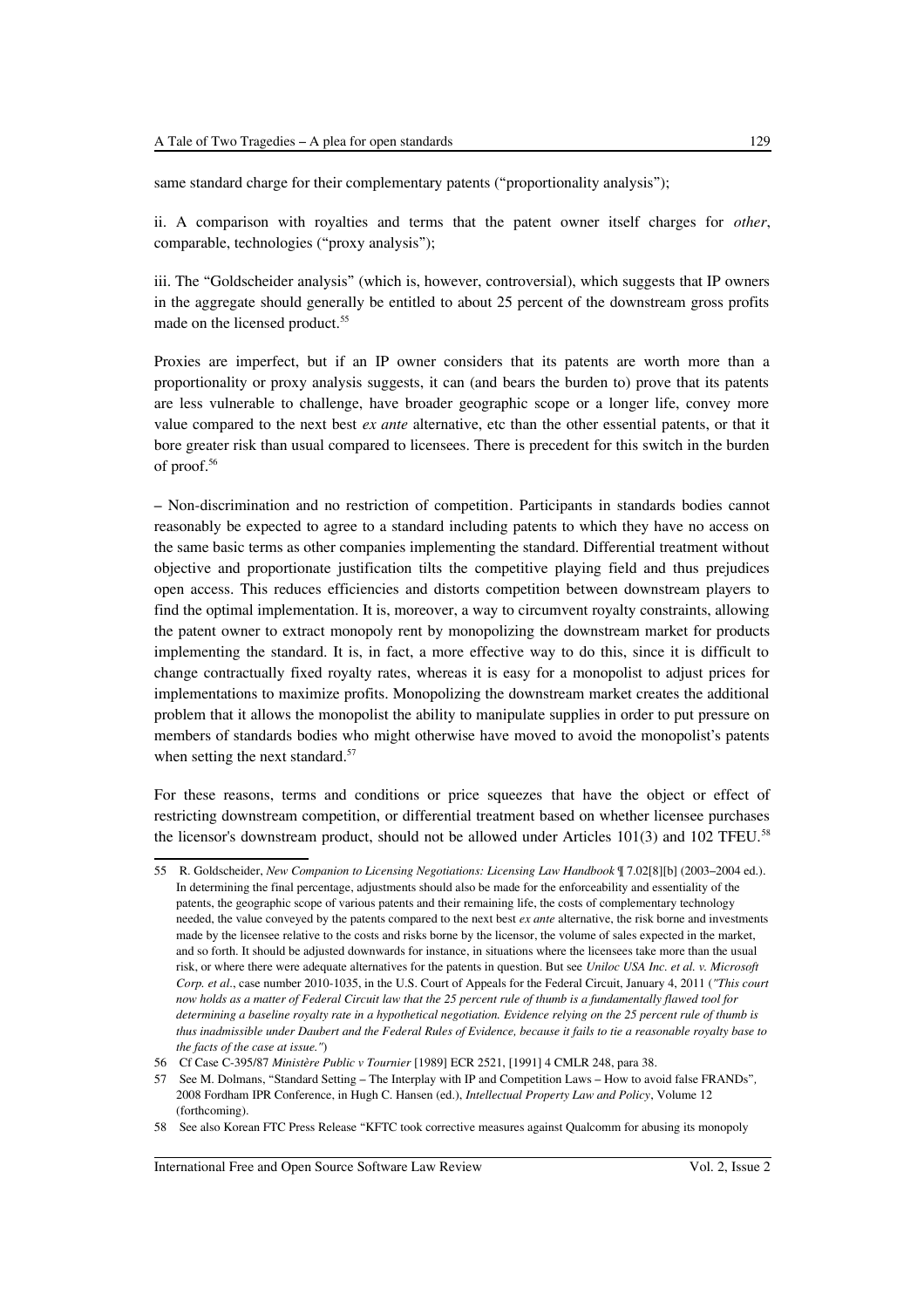Nor should IPR owners be permitted to extract inadequately remunerated cross-licenses, which reduce incentives to innovate in standards implementation and inter-standard competition.<sup>[59](#page-15-0)</sup> Especially in the case of manufacturers controlling large market shares or in the case of *de facto* or *de jure*-mandatory standards, finally, standardization must not be exclusive and must not prevent the use of additional technology, or the development of competing standards. In the software-tosoftware interoperability area, where open source is a driver for innovation, this means that open standards licensing policies (to the extent they allow inclusion of patents in standards) should be open source compatible or at least not discriminate against open source.

To summarize, "*The acid test for an open standard is whether or not it actually permits substitutability and choice among independent, multi-vendor implementations on different technology platforms with acceptable levels of functionality. The diversity of competing applications that support the standard is also an indication of its openness.*" [60](#page-15-1) And under Article 101(3) TFEU (ex 81(3) EC), the license arrangements should be "*allowing consumers a fair share of the resulting benefit*" and "*not […] afford […] undertakings the possibility of eliminating competition.*"

It is interesting to see how this call for open standards fits in upcoming Commission policy in the area of ICT. RAND Europe recently published a report for DG Information Society, entitled "*Trends in Connectivity Technologies and their Socio-Economic Impacts – Policy Options for the Ubiquitous Internet Society*" (the "RAND Report).<sup>[61](#page-15-2)</sup> Behind this somewhat impenetrable title are 200 densely written pages with a complicated – but quite interesting – analysis that may well serve as the foundation for DG Information Society's ICT Policy in the next decade. The RAND Report identifies a number of current technical and economic trends, which could lead to three possible scenarios for what the Internet may look like by 2020, reflecting distinct combinations of public vs. private governance, open vs. closed technologies, and competitive vs. collusive markets, including the following two extremes, whose description is revealing in itself: $62$ 

– The *Scattered World* scenario (the Internet in 2020 as collection of competing networks based on closed technology) reflects a "*future of cutthroat monopolistic competition, unrestrained by active and effective antitrust and other regulation […]. The fragmentation of competition and low levels of vertical and horizontal integration have as a counterpart low levels of inclusion and worrying*

market status in modem chip market; Imposition of fine and issuance of corrective order for discriminative royalty rates, conditional rebates, etc", July 23, 2009. The EC Commission's case-law and practice in the context of essential facilities suggests that licensors of patents that are essential for compliance with a *de jure* or *de facto* mandatory standard should ensure separate accounting for their downstream manufacturing of standard-compliant products, so as to be able to demonstrate that they do not give competitive advantages to their own manufacturing divisions that they withhold from outsiders. The usual objection under US law against price squeeze analysis (that if the supplier has no duty to supply, it cannot have a duty to avoid price squeezing) does not apply where the IP owner promised to license on RAND terms.

<span id="page-15-0"></span><sup>59</sup> See also Japan FTC *Cease and Desist Order Against Qualcomm*, September 20, 2009 (on appeal) available at http://www.jftc.go.jp/e-page/pressreleases/2009/September/090930.pdfhttp://www.jftc.go.jp/e[page/pressreleases/2009/September/090930.pdf](http://www.jftc.go.jp/e-page/pressreleases/2009/September/090930.pdf) .

<span id="page-15-1"></span><sup>60</sup> See IBM paper "Open Standards, Open Source, Interoperability and Government Policy", above, footnote 32. 61 Study conducted for DG Information Society and Media, July 2009, available at

<span id="page-15-2"></span>[http://ec.europa.eu/information\\_society/activities/foi/library/docs/final-report-nosec](http://ec.europa.eu/information_society/activities/foi/library/docs/final-report-nosec-clean.pdf)  [clean.pdf http://ec.europa.eu/information\\_society/activities/foi/library/docs/final-report-nosec-clean.pdf](http://ec.europa.eu/information_society/activities/foi/library/docs/final-report-nosec-clean.pdf) ("RAND Report").

<span id="page-15-3"></span><sup>62</sup> RAND Report, above, footnote 61, p. xix.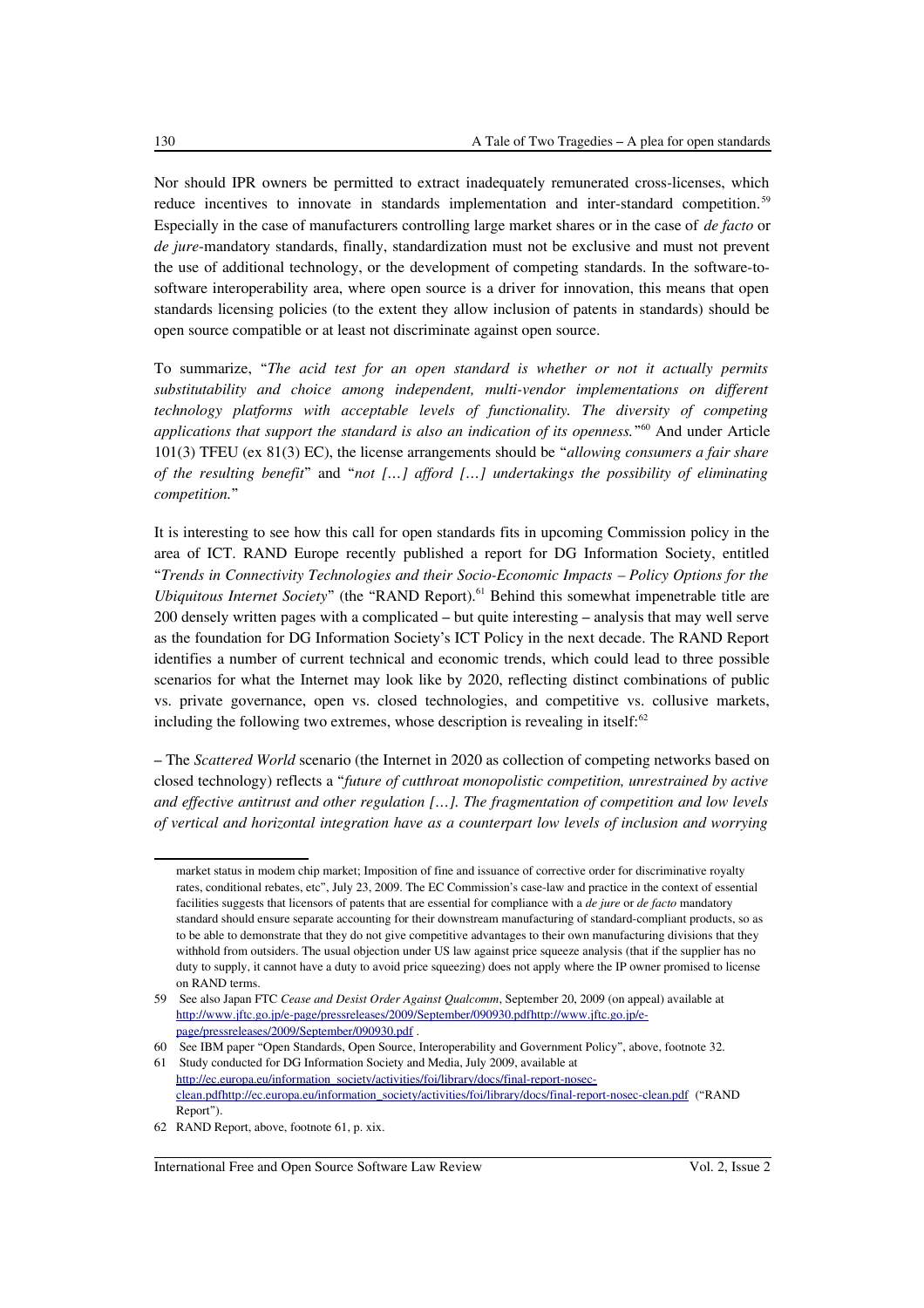#### *levels of inequality.*"

– The *Connected World* scenario (the Internet in 2020 as a network based on open technology, driven by public investments and collaboration between firms) paints a "*future where companies collaborate […] [and] governments […] take a cooperative lead in setting rules to optimise global public value creation […]. [F]irms have to compete (and make their money) on the merits of what they provide rather than the ability to exclude rivals. […] [I]nteroperability is a powerful public good, and governments are particularly vigilant against the risk of foreclosure by «bottleneck» firms or proprietary standards, using antitrust regulation, support for open standards and targeted public procurement to ensure a sustainably level playing field with high quality of service and reasonable prices. A potential limiting factor is that the speed of innovation […] is slowed by the natural pace of government initiatives […]. This world is very inclusive, including excellent technologies to assist those that need assistance to participate.*"

For each scenario, RAND analyzes the expected status of innovation, consumer choice, privacy, social cohesion and equality, and identifies a number of critical problems, positive developments, and uncertainties. Experts were then asked to look back from the future and identify the key policy choices that will create desirable outcomes and those that create problems. The report discusses IPRs, privacy, data protection, infrastructure investment, e-commerce and other policy issues. Interesting conclusions are also drawn with respect to open standards and interoperability and net neutrality. RAND mentions, for instance that "*The interconnectedness of the [Internet] challenges competition as the sustainable engine of continual improvement. Network externalities favour 'tipping' into monopoly and competition weakens*" and the report worries that this may give rise to "*a desire to limit interoperability [more] than a desire to innovate and offer effective choice.*"

RAND concludes (p. 132) that Europe and most other major jurisdictions have not tried to regulate the Internet, but "*as its spread and importance increase, this may no longer be possible, especially as other regulated activities 'escape' on-line and new policy concerns emerge.*" The report warns that alternatives to regulation should be considered early in the policy process. For instance (p. xxvi), "*the EC can encourage efficient competition among technologies and discourage inefficiently-high incompatibility, through creation or coordination of multi-stakeholder platforms and networks, and by applying multi-stakeholder governance principle. These would be enabling the adoption of common standards and market wide approaches to public policy concerns.*" Open standards as defined above would appear to present a perfect mix of flexible multi-stakeholder arrangements, ensuring an adequate balance between the need to foster private sector innovation and the need to avoid technological lock-in or gridlock. Indeed, the RAND Report (p. 145) identifies a dozen or so of key goals for DG Information Society to pursue, which include:

- "*Guarding openness and open networks*"*;*
- "*Champion common standards and pre-competitive collaboration*";

#### – "*Champion interoperability in all its forms*"

Drawing attention to economic analysis and using existing literature, the RAND report identifies various tools and associated challenges to achieve these goals (p. 141 ff), which it is worthwhile to mention: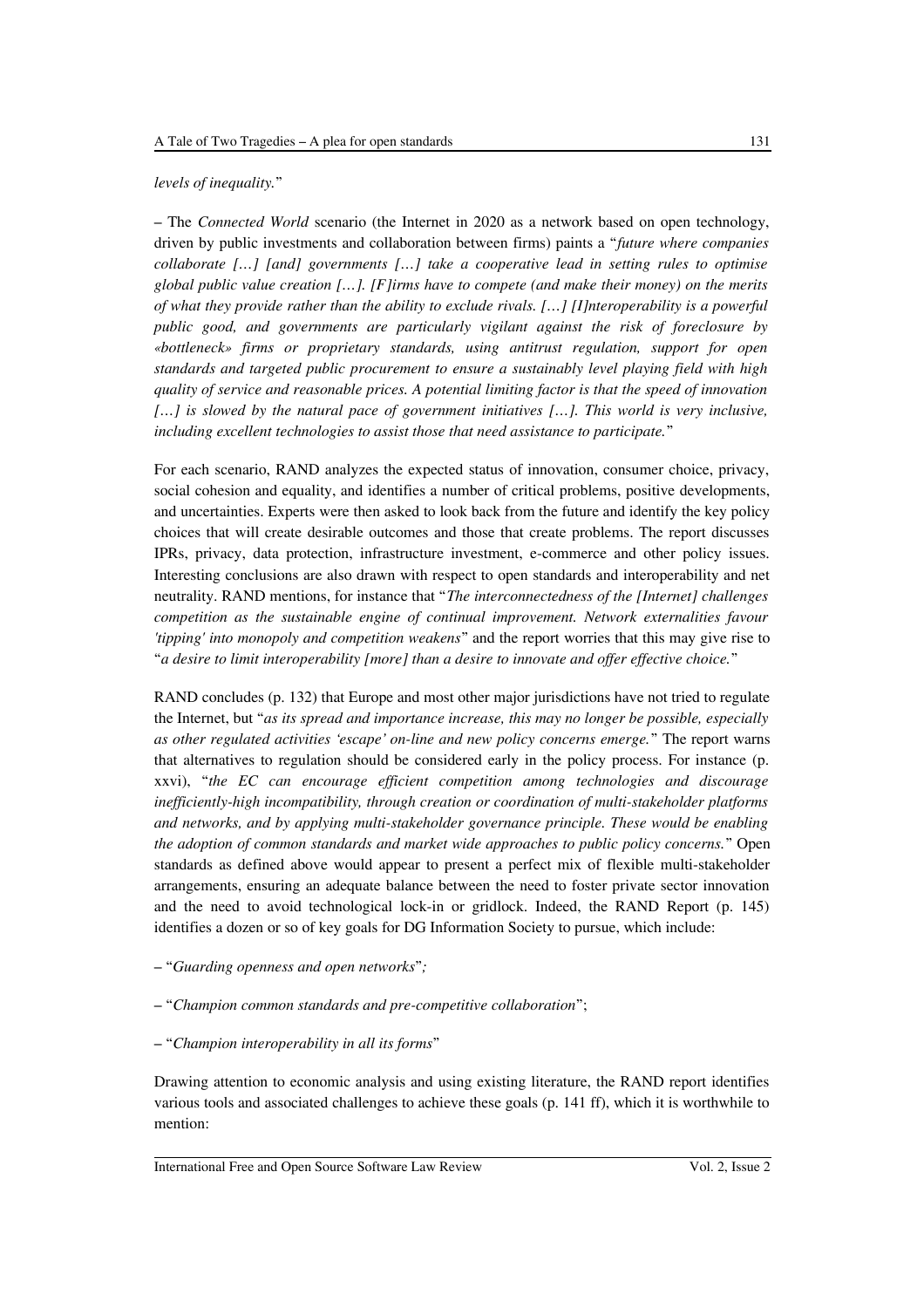– RAND proposes to use a range of *ex ante* and *ex post* regulation such as spectrum allocation, competition regulation, telecommunications pricing, interconnection, content regulation, fair competition and merger regulation, consumer protection, privacy, etc. At the same time, it identifies as a key challenge "*to balance lightness of touch with credible effectiveness, […] and to prevent capture and/or foreclosure that distort markets and the development of the Internet.*" Following the principles of open standards set out above should go a long way to meet this challenge, by maintaining adequate involvement of the private sector, while preventing capture and foreclosure.

– RAND approves of EC involvement in IPR regulation, to provide fair returns on risky inventive activity and as a market-based tool to signal where ideas are best applied. Interestingly, the report warns about the "*the one-size-fits-all nature of the most common forms of IPR protection*". The open standards approach described above is useful to avoid the problems of this "one-size-fits-all" IPR protection, for instance, by allowing for a royalty-free standards approach for software interoperability and royalty-bearing standards in telecommunications and hardware. Other key challenges RAND mentions are "*the potential for failure in the market for IPR, the possibility that market power in the market for innovation will spill over into markets for goods and services or vice versa and the possibility that predatory use of IPR […] and strategic incompatibility may undercut the hoped-for benefits.*" Again, the open standards framework described above would address these concerns, by encouraging standard setting to address incompatibility failures, and ensuring that the necessary patents are available on FRAND terms.

– RAND encourages standard-setting and support for standard-compliant products, including by thoughtful procurement policies in favour of open standards. RAND adds: "*Key challenges here are to maintain openness of standards (to avoid lending public support to proprietary standards), to balance the interoperability advantages of standardisation against the potential loss of diversity and inhibition of innovation and to ensure that standardisation enhances the innovativeness and competitiveness of the European economy.*" While the RAND Report does not further define what "openness of standards" means, and does not propose ways to balance the need for interoperability against the need to maintain product diversity and innovation, it is submitted that the open standards principles mentioned above provide the solution that fits perfectly.

In one respect, however, there is a curious point in RAND's analysis, concerning the role of competition law to guarantee a system of open standards that maintains innovation while preventing IPR gridlock. The RAND Report (p. 131-132) worries about "*the tendency of Internet markets to tip into monopoly*" but then warns:

"*Anticompetitive behaviour can't always be detected or prohibited ex ante, but ex post remedies (after lockin has occurred) may be too late, and there may be no counterfactual evidence to demonstrate that alternatives are viable if lock-in is widespread. Moreover, many of the specific activities that firms might use for predatory purposes (e.g. proprietary standards, low* "*penetration*" *pricing, etc.) are also essential in order to attract complementary content and services to Internet platforms capable of providing effective competition. Therefore, conventional antitrust policy may be less effective than consumer protection policy or supporting activities that enable users to coordinate moves to superior entrants, and participatory self-regulation may be more effective than IPR policy in deterring or overturning* "*stealth patents*" *in public standards.*"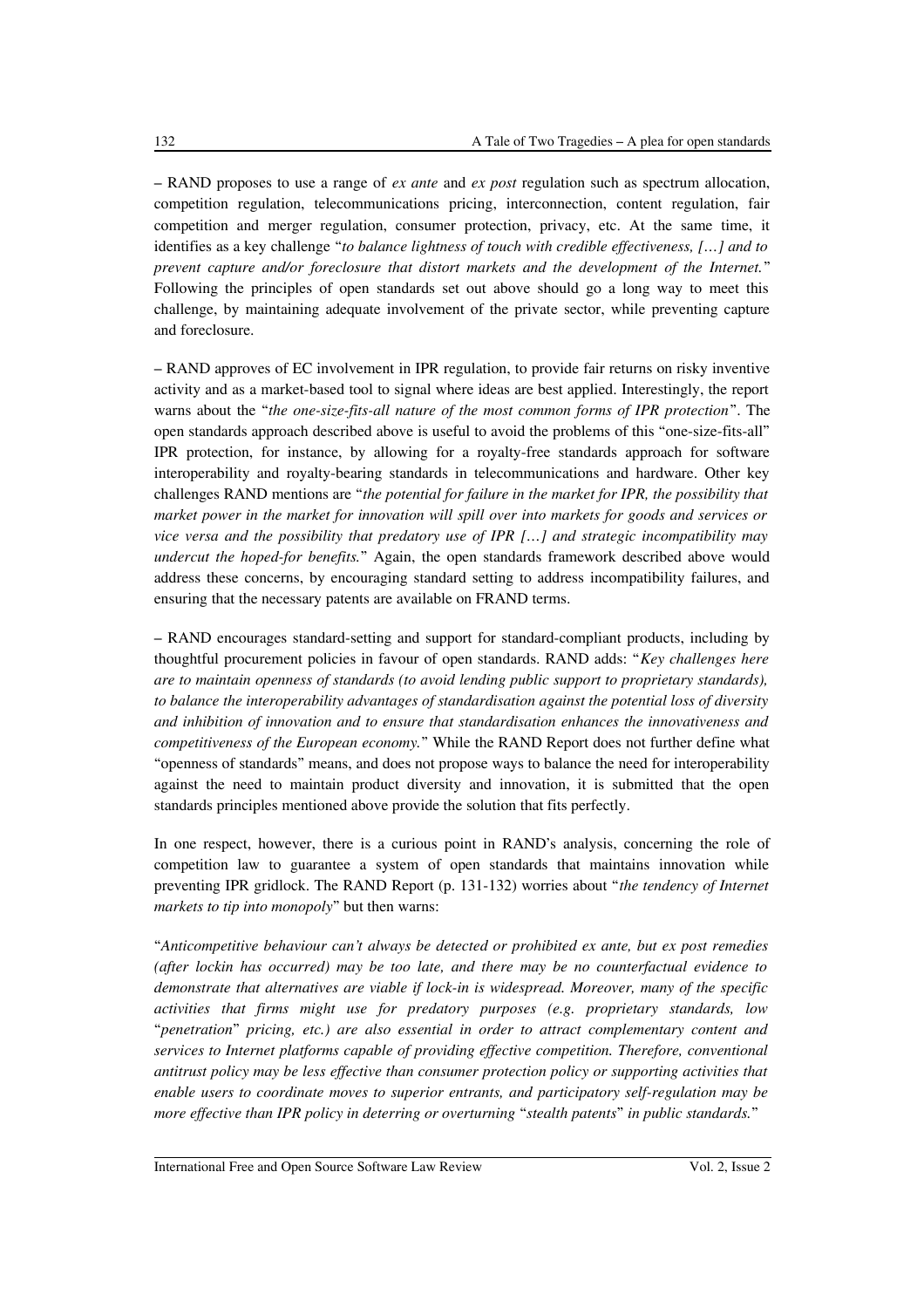It is certainly legitimate to ask whether sector specific regulation should trump general antitrust regulation. With all due respect for the RAND Report, however, the conclusion in this paragraph and some of the thinking in it are at first sight hard to grasp.

First, what exactly are "*activities that enable users to coordinate moves to superior entrants*"? Does RAND propose that the Commission should itself compare different technologies and organize users to move towards solutions that the Commission thinks are superior? RAND recommends that the information needed to allow users to move to other platforms should be made available as a matter of public requirement, or made available by regulatory authorities themselves.[63](#page-18-0) This is consistent with the openness principles set out above. But RAND apparently goes further: where the mere provision of information is insufficient, public authorities might even coordinate or encourage moves to alternative platforms. It is submitted that where possible, this should be left to the market, within the parameters of competition law and open standards. Authorities should encourage moves to alternative platforms only where markets clearly fail, and where it is objectively undisputable that the alternative platform is superior from a public interest perspective. In that context, it is not clear what legal basis RAND proposes the Commission should rely upon if not on the competition rules and a public procurement policy favouring open standards.<sup>[64](#page-18-1)</sup>

Second, it is true that *ex post* remedies may not *always* be effective and anticompetitive behaviour may not *always* be detected or prohibited *ex ante*, but where it can, why not use competition law? As the guardian of the Treaty, the Commission should not be allowed to disregard distortions in a sector as important as the Internet. Lessons can be learned from past failures in remedies – as the Commission did in *Microsoft*, where the 2009 Browser Choice Commitment and Interoperability Undertaking are much more promising than the remedies in the 2004 Decision. Indeed, enforcement action can be a remedy in itself where it deters future violations by the firm or standards body in question, and by others. And in those cases where remedies and anticompetitive behaviour *cannot* be detected or prohibited *ex ante*, how could the Commission possibly devise a consumer protection policy that is more effective than competition law? Even if the Commission has a crystal ball and is able to define appropriate *ex ante* rules, these could more easily and more quickly be set out in the Commission's Guidelines on Horizontal Agreements and applied in cases. <sup>[65](#page-18-2)</sup> The most effective solution, it is submitted, is to define "open standards" as a condition for

<span id="page-18-0"></span><sup>63</sup> Jonathan Cave kindly explained this and pointed out that Ofcom has undertaken this in its efforts to overcome lock-in among ADSL subscribers unable to obtain MAC codes or even to make authoritative and meaningful comparisons of Quality of Service and related attributes of IPSs' offerings.

<span id="page-18-1"></span><sup>64</sup> See also European Commission, White Paper, Modernising ICT Standardisation in the EU - The Way Forward, COM(2009) 324 final, July 3, 2009, p. 6-7. The requirement in procurement rules, that requests for proposals should refer to European standards where available, serves to ensure maximum consumer choice and dynamic competition, and these goals could be subverted if closed or proprietary standards qualified for preferential treatment under procurement rules.

<span id="page-18-2"></span><sup>65</sup> It is unclear whether there is a legal basis in consumer protection provisions of the Treaties, and adoption and implementation of appropriate instruments will take years and be controversial, if it can ever be achieved. It may be possible to amend the Standardization Directive to insist on open standards for European standard setting (Directive 98/34/EC of the European Parliament and of the Council of 22 June 1998, laying down a procedure for the provision of information in the field of technical standards and regulations and of rules on Information Society services (OJ L 204 of 21.07.1998), as amended by Directive 98/48/EC (OJ L 217 of 05.08.1998), but even that will be subject to controversy and intense lobbying by firms that benefit from hold-up practices. Fostering open standard setting under Articles 101(3) and 102 TFEU and the Guidelines for Horizontal Agreements seems the most efficient solution, certainly in the short term.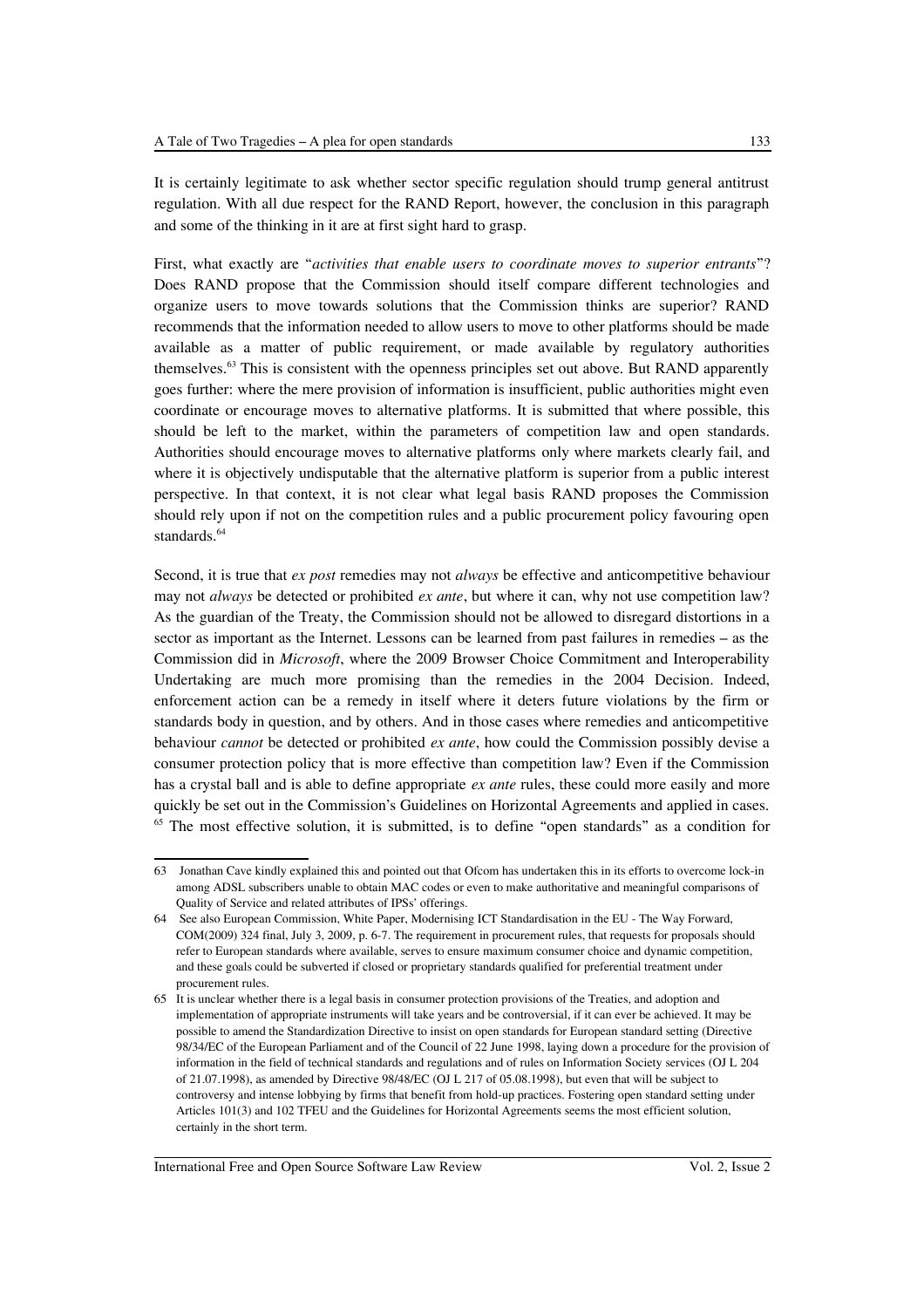exemption of standards agreements under Articles 101(3) and 102 TFEU. This in fact provides some kind of *ex ante* remedy: if these "open standards" conditions are applied during the standards process, the outcome of the standards process is likely to be consistent with competition policy, obviating the need for *ex post* intervention.

Third, it should be recalled that the conception and growth of the Internet was government-funded and took place in a public sector and university environment. As the private sector takes over, and the risk of lock and hold-up emerges, it becomes *more*, not less, important to apply the principles of competition law.

Competition law has the merit of providing a flexible framework that does not require adoption of additional rules. After the closure of the *Qualcomm* case without action in the EU (although action was taken in Japan and Korea and some settlements were reached), some might question whether competition law can be used to prevent consumer exploitation. Lemley argues that it is even undesirable, and that antitrust is "*a back-stop that's going to apply only if private efforts in SSOs and IP law have already failed us.*" [66](#page-19-0) The problem is that private efforts can be blocked by firms that benefit from hold-ups. Experience suggests that this would likely prevent standards organizations – working by consensus – from modifying their IPR Policies meaningfully. At best, this will take a long time, and at worst, it will never happen satisfactorily. The same firms also argue in court that FRAND promises are unenforceable in contract or even under promissory estoppel principles, and are merely a promise to negotiate. Amendments to IP law are not much more promising either. Getting twenty-seven Member States to change their IP laws to prevent hold-ups is probably a pipe-dream. Member States judges are equally unlikely to change the law, since they are much less policy-oriented than their US brethren. Antitrust law seems to be the only available tool to achieve a focused, timely, EU-wide solution. Regulation and IPR laws are blunt instruments with "one-size-fits-all" impact, whereas competition law allows intervention with surgical precision, permits remedies appropriate to address the precise problem and strike the right balance in the specific circumstances of the case, and creates flexible precedent that can be adjusted to new fact patterns.

More important, the public policy concerns under US law that advocate against use of antitrust law (the heavy burden of treble damages, the extraordinary high cost of defense as a result of extensive discovery, the risk of spurious litigation driven by contingency fee arrangements and class actions tried before juries, the need to prove intent) are absent or much less of a concern in the EU. Moreover, contrary to Section 2 of the US Sherman Act, Articles 102(a) and (c) TFEU prohibits excessive pricing and unjustified discrimination restricting downstream competition, and neither the courts nor the Commission are at liberty to ignore the legislator's intent in that respect – *a fortiori* in the context of a FRAND promise.

This is not to suggest that the Commission should initiate competition law proceedings under Articles 101 or 102 TFEU against standards bodies with inadequate procedures and poor IPR Policies, on the basis of an argument that standards organizations with inadequate rules do not qualify for exemption under Article  $101(3)$  TFEU. Nor should the Commission take away the special status of CEN, CENELEC or ETSI because their policies are deficient. Taking action

<span id="page-19-0"></span><sup>66</sup> See M. Lemley, "Ten Things to Do About Patent Holdup of Standards (and One Not to)", (2007) 48 B.C. L. Rev. 149, 151-55.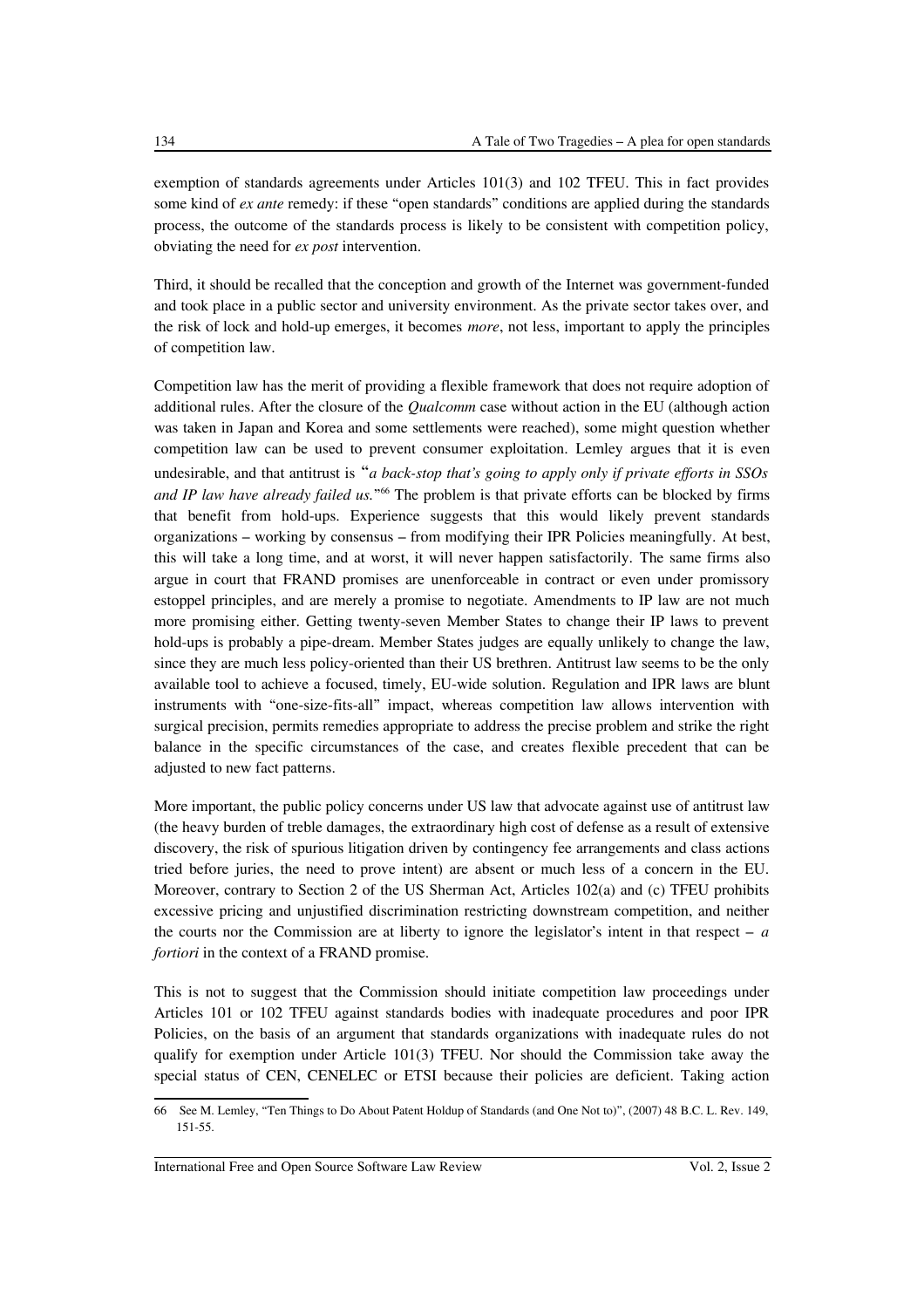against standards bodies, or prohibiting individual standards, is in many cases impractical, such as with respect to international organizations like ISO and IEEE.<sup>[67](#page-20-0)</sup> In all cases it means punishing the victim rather than the perpetrators of standards manipulation or hold-ups. It is better to take firm action against companies that distort standards practices, impose excessive royalties, or impose restrictive licensing terms.

Fourth, the RAND Report mentions that there may be no counterfactual evidence to demonstrate that alternatives are viable if lock-in is widespread. But competition law provides an elegant way out. In *Rambus*, for instance, there was evidence that Rambus took steps to conceal its patent and patent applications. Had it really thought that its technology was better than the available alternatives that JEDEC (the standards body) considered, why did it take such steps? By concealing the information, it prevented the counterfactual from materializing, and it should bear the consequences for that: In cases where IPR owners conceal evidence of IPRs, or impose confidentiality clauses preventing licensees from warning standards bodies that royalties are too high or terms are exclusionary, the burden of proof should be switched to the IPR owner to show that no viable alternative existed for their technology and that the standards body would have included their IPR anyway without a FRAND licensing obligation. Case-law provides precedent for such a switch in the burden of proof.<sup>[68](#page-20-1)</sup>

A final comment concerns the statement that "*many of the specific activities that firms might use for predatory purposes (e.g. proprietary standards, low* "*penetration*" *pricing, etc.) are also essential in order to attract complementary content and services to Internet platforms capable of providing effective competition.*" Of course, low pricing or even giving away products or services may be legitimate in order to foster a network effect or attract business in a two-sided market. Similarly, building products based on proprietary technology like Apple's iPod and iTunes is a legitimate business model. But using closed standards is not "essential" to attract complementary content or services – they are at best neutral in attracting complementary products, and tend to limit competition from substitutes.

To conclude: The RAND Report should be commended for recognizing the importance of open standards, and the criteria suggested above (including the conclusion that software-to-software interoperability standards should be patent or royalty-free where alternative revenue models exist) fit well within this framework. The paragraph on p. 132 should not be relied upon to throw out competition policy as a tool to maintain an open Internet. The comment that "conventional" antitrust policy is less effective, is better understood as a call for application of *more innovative* competition policy to strengthen open standards and foster consumer welfare and consumer choice, which are the objectives of competition policy. This is also consistent with comments elsewhere in the RAND Report (p. 100, emphasis in original):

"*One key element is the importance of* market competition *in motivating and funding the development of innovations and in determining their availability, affordability and the resulting impacts on societal objectives. As a result, …effective competition policy remains essential. This raises new challenges for existing (technical and economic) regulators in relation to IPR,*

<span id="page-20-0"></span><sup>67</sup> It is also impractical with respect to ETSI, whose IPR Policy was, after all, granted negative clearance. See OJ 1995 No C 76, p. 5, and 25th Report on Competition Policy 1995, pp. 131-132.

<span id="page-20-1"></span><sup>68</sup> Cf Case C-395/87 *Ministère Public v Tournier* [1989] ECR 2521, [1991] 4 CMLR 248, para 38.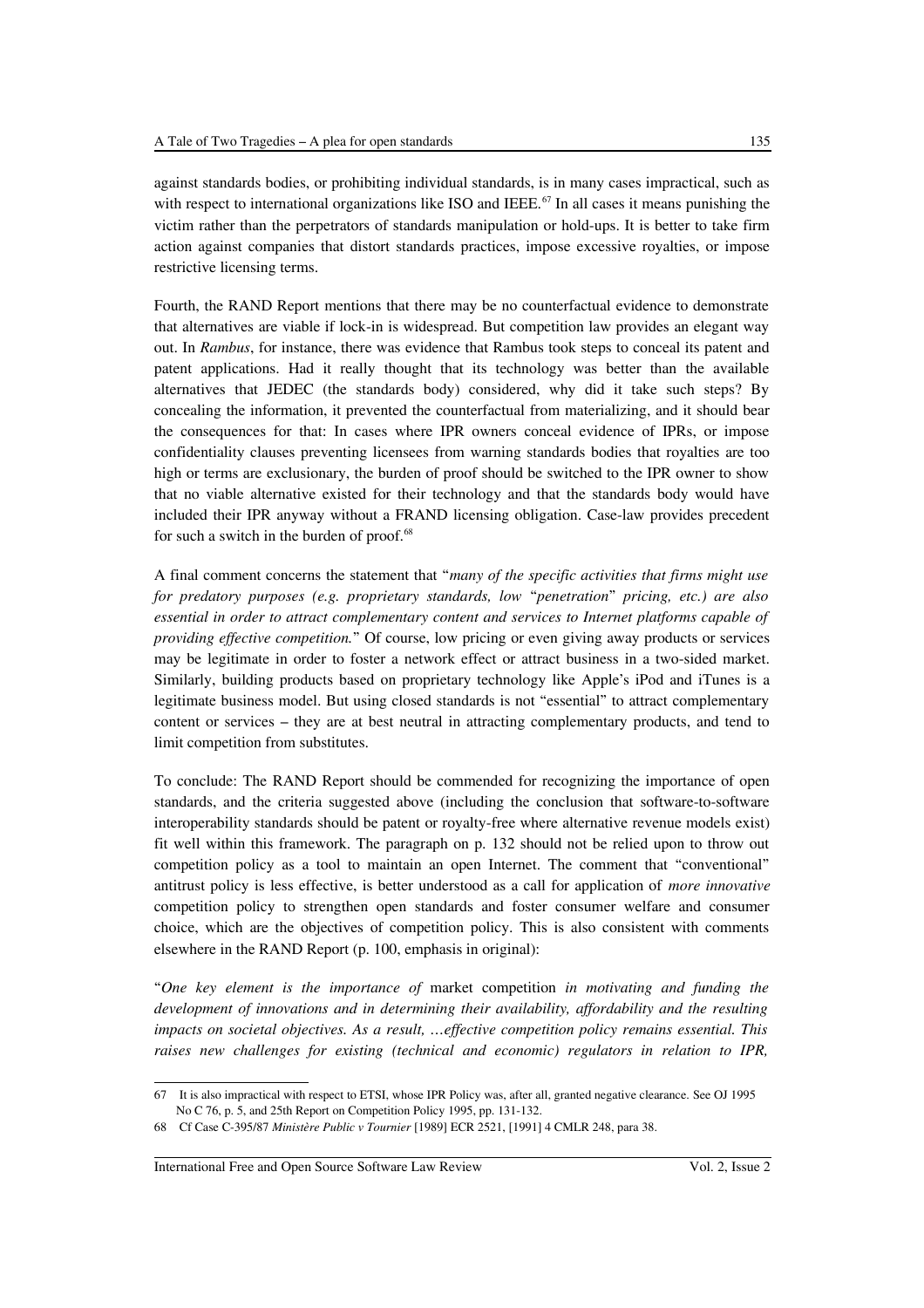*bundling and the treatment of joint ventures. More profoundly, it can change the synergistic relation that has traditionally existed between competition and consumer protection policies. To avoid capture, unjustified market distortion or an inappropriate balance of efficiency and innovation, it is necessary to ensure that competition policy promotes the efficiency benefits anticipated from competition rather than competition for its own sake.*"

The EU may consider legislation that lays out a common set of rules for "fair play" in standards negotiation. But while regulation and IPR laws are blunt instruments, competition law properly and energetically applied allows intervention with surgical precision, permits remedies appropriate to address the precise problem and strike the right balance in the specific circumstances of the case, and creates flexible precedent that can be adjusted to new fact patterns. The Commission showed this when it negotiated a browser choice screen for Windows: Competition in browsers creates opportunities for alternative browsers that comply with open standards such as HTLM5, and if enough users exercise that choice, developers will have incentives to use those open standards as well, keeping the Internet open. This remedy, therefore, allows the market to speak. Let's hope that the proposed revision of the Guidelines on Horizontal Agreements will reflect this open standards approach, that Commissioner Almunia will apply it, and that Commissioner Kroes will integrate competition policy when setting the Digital Agenda in her new position.

## **About the authors**

*Maurits Dolmans is a partner at Cleary Gottlieb Steen & Hamilton LLP, London and Brussels. The author has been and still si involved in various cases relating to standards, IPR and competition, including most recently on the side of complainants in Microsoft, Rambus, IPCom, and Qualcomm, and on the side of defendants in HD-DVD/Blu-ray and pending other matters, and has acted as outside counsel for standards bodies such as DVB and ETSI. This paper, however, reflects his personal views in an evolving debate, and do not bind the firm or its clients. The author thanks his colleagues Thomas Graf and Lars-Peter Rudolf, Jonathan Cave of Warwick University, and Hal Varian of UC Berkeley for their insightful comments and critical review.* 

*Carlo Piana is an Italian IT lawyer based in Milan as well as a Free Software and digital liberties advocate. Since 2004 he provides consulting to the FSFE and assists the same in battles for competition and open standards. He has represented FSFE and the Samba Team in the antitrust European litigation for obtaining the full interoperability information of the Windows networking interfaces. He is a member of the Editorial Committee of this Review and a strong believer in Free Software and Digital Human Rights.*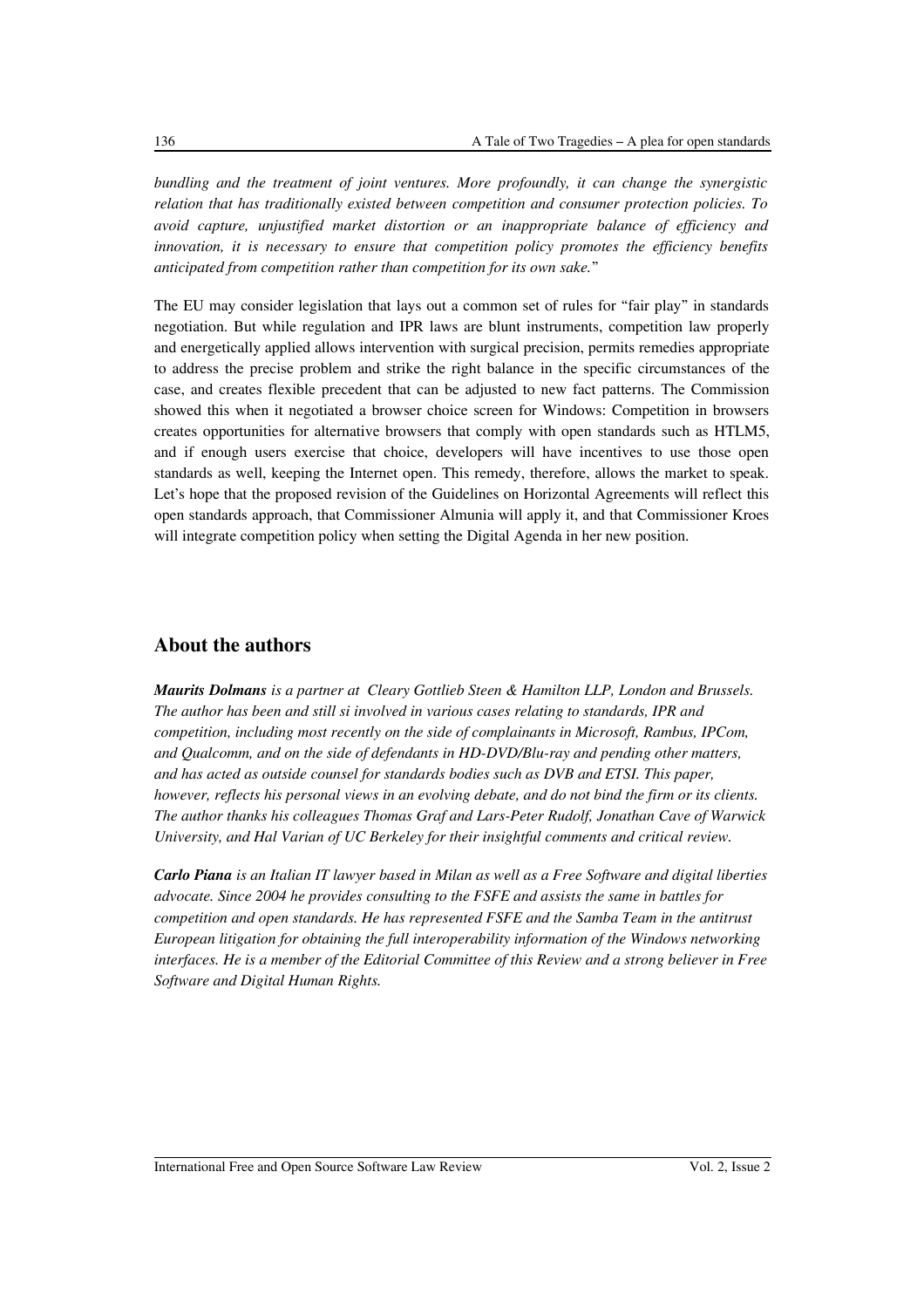